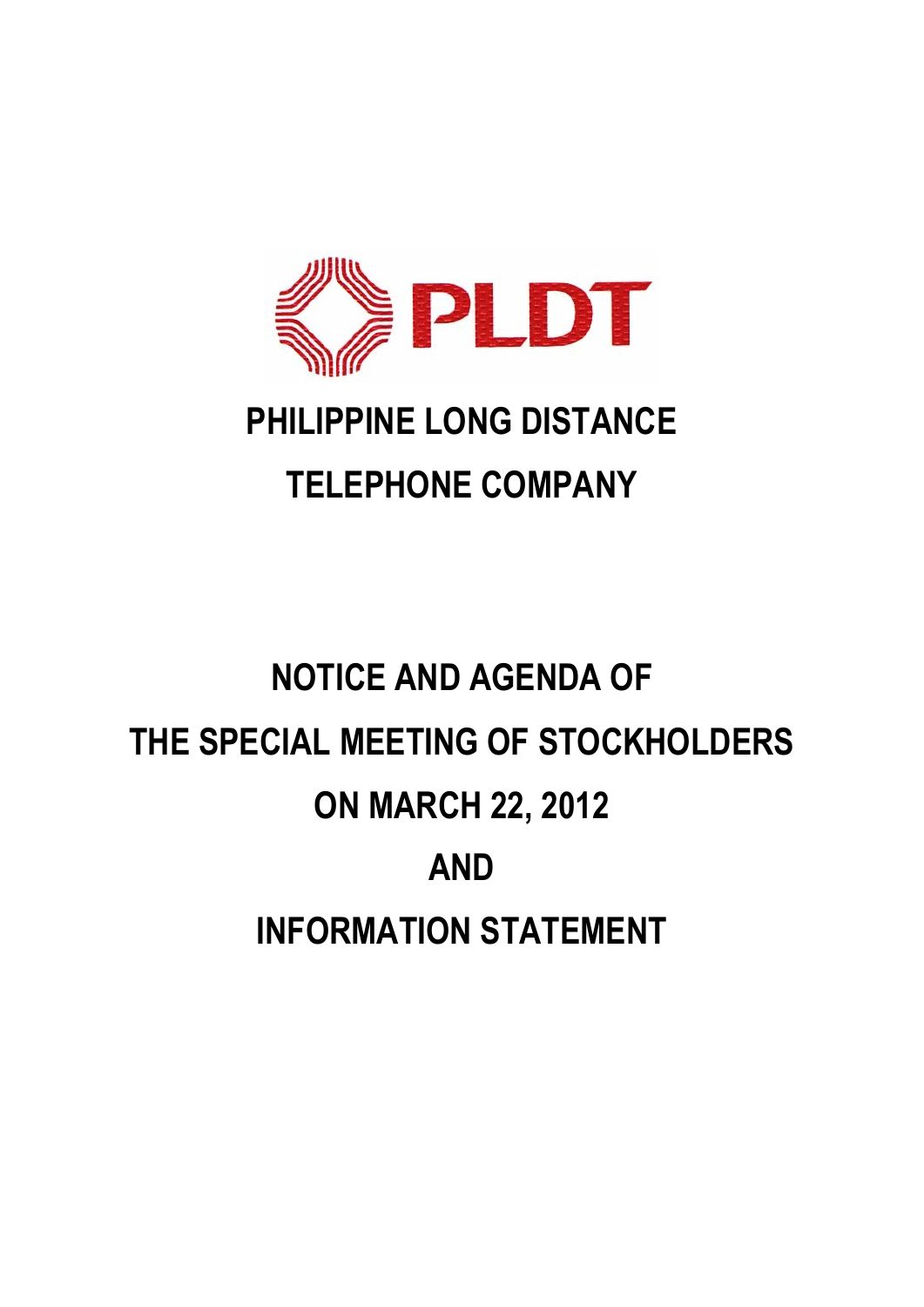

## **PHILIPPINE LONG DISTANCE TELEPHONE COMPANY**

## **NOTICE AND AGENDA OF THE SPECIAL MEETING OF STOCKHOLDERS**

NOTICE IS HEREBY GIVEN that a Special Meeting of Stockholders of PHILIPPINE LONG DISTANCE TELEPHONE COMPANY (the "**Company**") will be held at the Grand Ballroom, Dusit Thani Manila, Ayala Center, Makati City, Philippines on March 22, 2012 at 4:00 p.m.

The Agenda of the Special Meeting is as follows:

- 1. Call to order
- 2. Certification of service of notice and quorum
- 3. Approval of amendments to the Seventh Article of the Articles of Incorporation of the Company consisting of the sub-classification of the authorized Preferred Capital Stock into: One Hundred Fifty Million (150,000,000) shares of Voting Preferred Stock of the par value of One Peso (Php1.00) each and Eight Hundred Seven Million Five Hundred Thousand (807,500,000) shares of Non-Voting Serial Preferred Stock of the par value of Ten Pesos (Php10.00) each, and other conforming amendments as set forth in Annex A attached hereto and made an integral part hereof
- 4. Other business as may properly come before the meeting and at any adjournments thereof

The Board of Directors has fixed January 24, 2012 as the record date for the determination of stockholders entitled to notice of, and to vote at the said Special Meeting. Holders of record of common and preferred shares as of the record date are entitled to vote at said Special Meeting.

The stock and transfer books of the Company will not be closed.

IF YOU DO NOT EXPECT TO ATTEND THE SPECIAL MEETING, PLEASE EXECUTE AND RETURN THE PROXY FORM IN THE ENVELOPE PROVIDED FOR THAT PURPOSE.

By order of the Board of Directors.

Altans

**MA. LOURDES C. RAUSA-CHAN** Corporate Secretary

February 7, 2012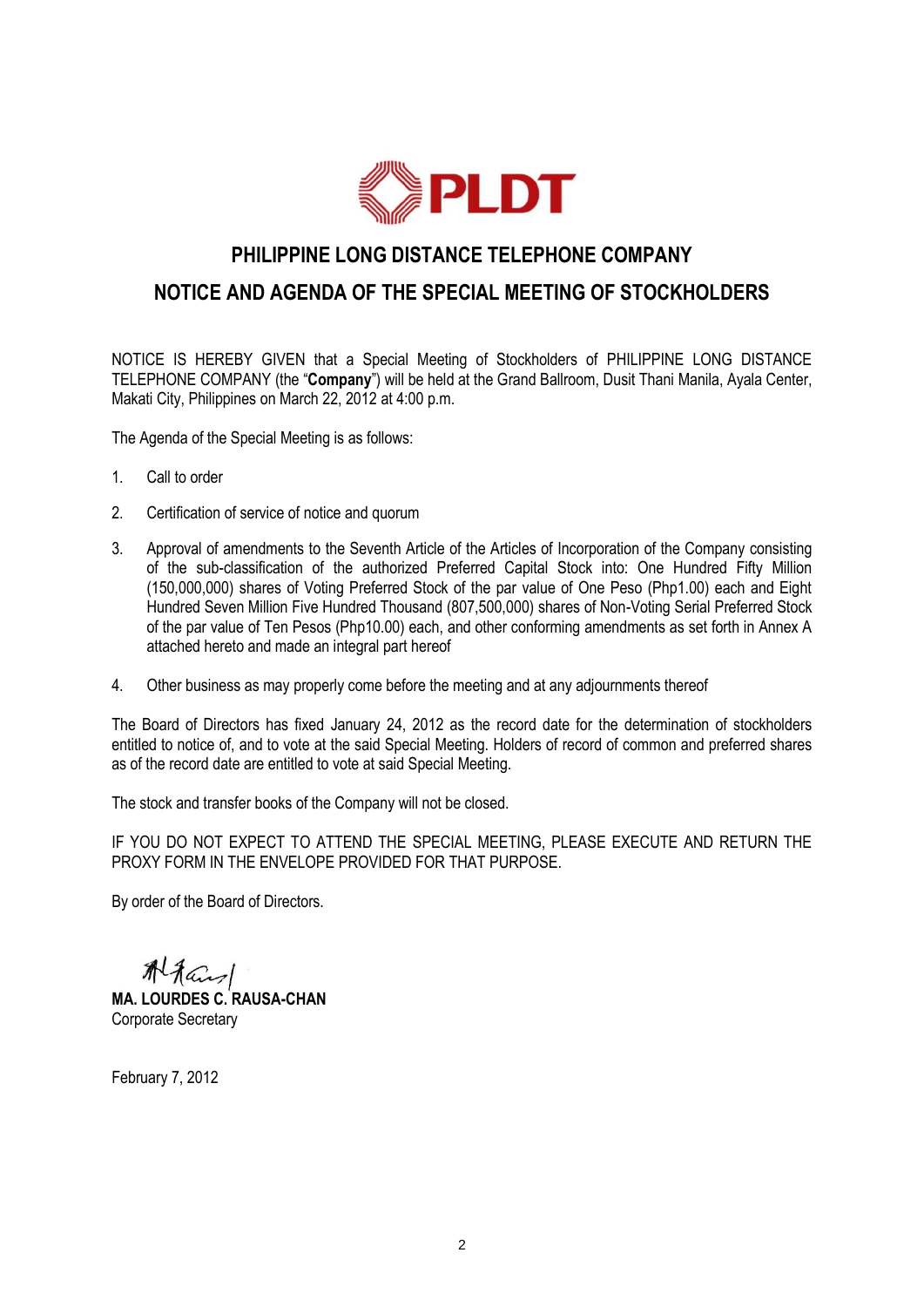

## **PHILIPPINE LONG DISTANCE TELEPHONE COMPANY SEC Identification Number PW-55 BIR Tax Identification Number 000-488-793 Telephone Number (632) 816-8405**

## **INFORMATION STATEMENT**

## **GENERAL INFORMATION**

Philippine Long Distance Telephone Company (the "**Company**" or "**PLDT**") is a corporation incorporated under the laws of the Philippines, with principal office and mailing address at Ramon Cojuangco Building, Makati Avenue, Makati City 1200.

The Company has issued a total of 217,173,724 shares of common stock and a total of 300,026,550 shares of preferred stock, of which 214,449,613 shares of common stock (net of 2,724,111 treasury shares) and 300,026,550 shares of preferred stock were outstanding as of the Record Date. Of the issued shares of common stock, 115,167,285 shares were registered and 102,006,439 shares were issued in transactions exempt from the registration requirement under Section 6 of The Revised Securities Act/Section 10 of The Securities Regulation Code (the **"SRC"**). All of the 300,026,550 issued shares of preferred stock were issued in transactions exempt from the registration requirement under Section 6 of The Revised Securities Act/Section 10 of the SRC.

As of the Record Date, all of the 214,449,613 outstanding shares of common stock (net of 2,724,111 treasury shares) and 26,550 shares out of the total outstanding shares of preferred stock are listed on the Philippine Stock Exchange (the **"PSE"**). 55,059,347 American Depositary Shares, or ADSs, each representing one share of the Company's common stock, evidenced by American Depositary Receipts, or ADRs, are listed on the New York Stock Exchange.

## **Date, Time and Place of Meeting**

The Special Meeting of Stockholders of the Company (the **"Special Meeting"**) will be held on Thursday, March 22, 2012 at 4:00 p.m., at the Grand Ballroom, Dusit Thani Manila, Ayala Center, Makati City, Philippines.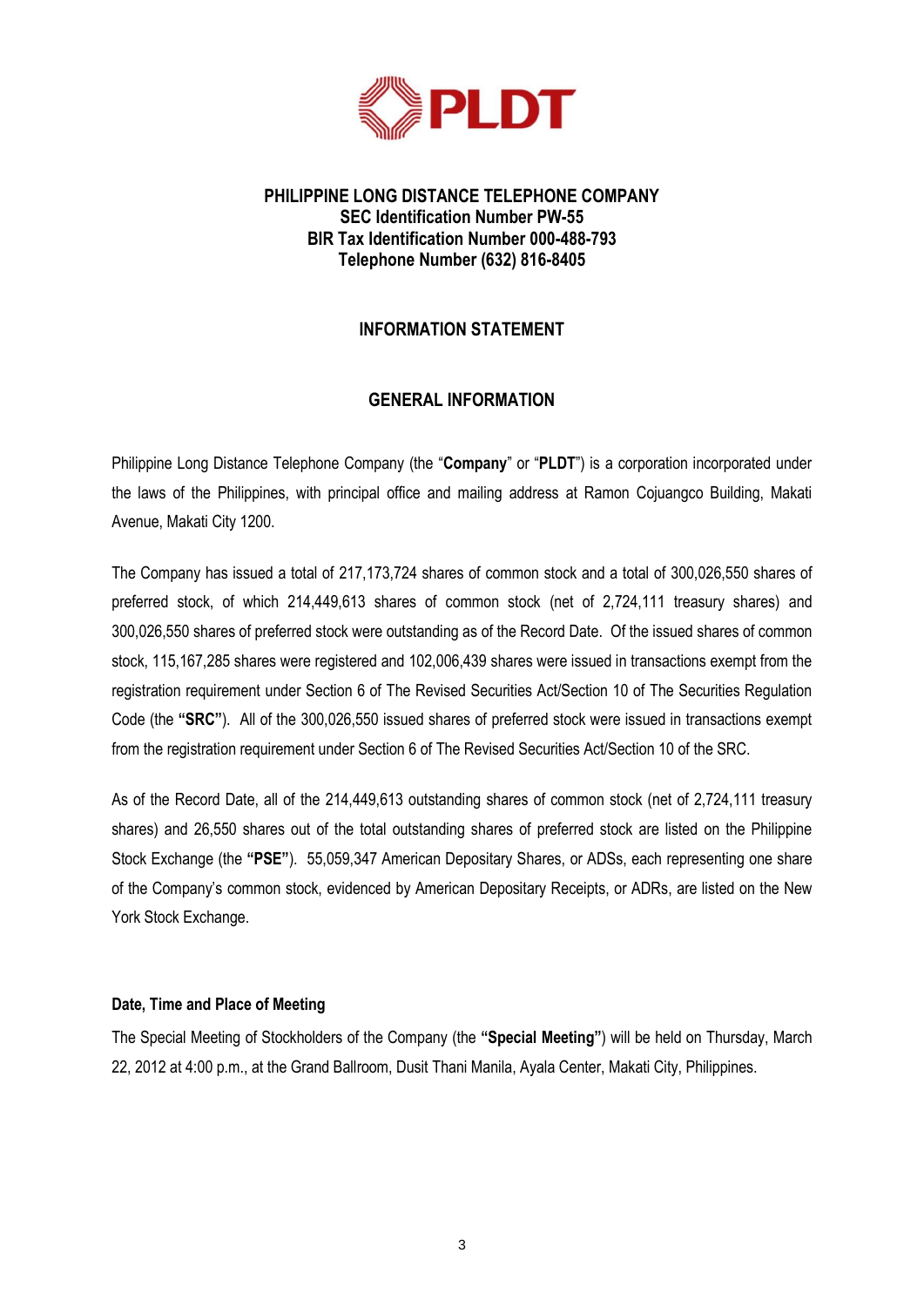#### **Record Date**

The record date for the purpose of determining the stockholders entitled to notice of, and to vote at, the Special Meeting is January 24, 2012 (the "**Record Date**").

#### **Approximate Date of First Release of the Information Statement and Proxy Form**

The approximate date on which this Information Statement, the Proxy Form, and the Company's Unaudited Consolidated Financial Statements and Management's Discussion and Analysis of Financial Condition and Results of Operations for the nine months ended September 30, 2011 under SEC Form 17-Q will be first sent or given to the Company's stockholders is on February 7, 2012.

#### **Dissenter's Appraisal Right**

Any stockholder who votes against the proposal set out in Item 3 of the Notice and Agenda of the Special Meeting shall have an appraisal right or the right to demand payment of the fair value of his shares of stock. The procedure required to be followed by a dissenting stockholder in order to perfect his appraisal right is set out on pages 16 and 17 of this Information Statement.

#### **Interest of Certain Persons in or Opposition to Matters to be Acted Upon**

No director/independent director or officer and, to the best knowledge of the Board of Directors and Management of the Company, no associate of any of the foregoing persons has any substantial interest, direct or indirect, by security holdings or otherwise in any matter to be acted upon at the Special Meeting.

No director/independent director has informed the Company in writing that he intends to oppose any action to be taken at the Special Meeting.

## **INFORMATION ON SECURITIES AND SECURITY OWNERSHIP OF CERTAIN RECORD AND BENEFICIAL OWNERS**

#### **Voting Securities**

Under the Company's Amended Articles of Incorporation, holders of shares of common stock shall have the right to vote on all matters to be voted upon by the stockholders, while holders of shares of serial preferred stock shall not be entitled to vote, except as otherwise provided by law, at any meeting of the stockholders. Pursuant to Section 6 of Batas Pambansa Blg. 68, otherwise known as The Corporation Code of the Philippines (the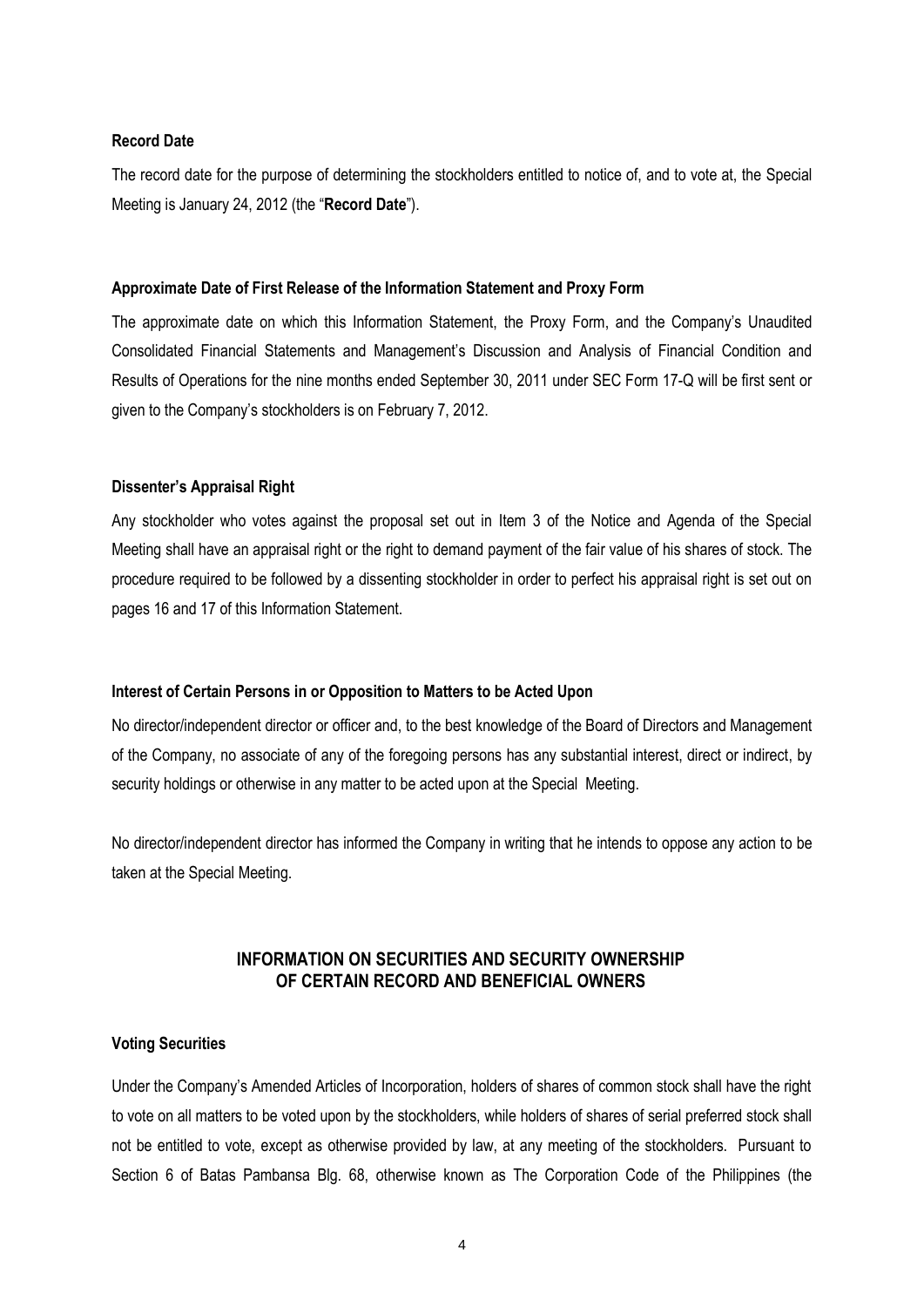**"Corporation Code"**), holders of non-voting shares shall nevertheless be entitled to vote on, among certain other corporate matters, the amendment of the articles of incorporation. Accordingly, the holders of the outstanding shares of common stock as well as the holders of the outstanding shares of serial preferred stock as of the Record Date will be entitled to vote on the proposal set out in Item 3 of the Notice and Agenda of the Special Meeting.

The following table sets forth the outstanding shares of common and serial preferred stock of the Company as of the Record Date.

| <b>Class/Series</b>           | <b>Number of Shares Outstanding</b> |  |  |
|-------------------------------|-------------------------------------|--|--|
|                               |                                     |  |  |
| Common Stock                  | 214,449,613*                        |  |  |
| <b>Serial Preferred Stock</b> |                                     |  |  |
| <b>Cumulative Convertible</b> |                                     |  |  |
| Series GG to II               | 26,550**                            |  |  |
| Cumulative Non-Convertible    |                                     |  |  |
| Series IV                     | 300,000,000                         |  |  |
|                               |                                     |  |  |

Each share of common and serial preferred stock of the Company is entitled to one vote in respect of the proposal set out in Item 3 of the Notice and Agenda of the Special Meeting.

On the aforestated date, the Board of Directors of PLDT also authorized the redemption of shares comprising Series GG, HH and II 10% Cumulative Convertible Preferred Stock as and when such shares become eligible for redemption pursuant to the terms contained in the Board resolutions creating each of such Series.

#### **Security Ownership of Certain Record and Beneficial Owners**

The following table sets forth the record owners and, to the best knowledge of the Board of Directors and Management of the Company, the beneficial owners of more than five percent of the Company's outstanding shares of common stock, the number of shares owned by, and percentage of shareholdings of, each of them, as of the Record Date.

<sup>\*</sup> The total includes 27,679,210 shares of common stock (the "Exchange Shares") issued by PLDT as payment for the purchase price of the following: (a) 3,277,135,882 common shares of Digital Telecommunications Philippines, Inc. ("Digitel") owned by JG Summit Holdings, Inc. ("JG Summit") and certain other seller-parties; (b) zero coupon bonds due 2013 and 2014 issued by Digitel and its subsidiary and held by JG Summit and its subsidiary, with an aggregate redemption value of Php17,745,459,286 as of December 31, 2010, which bonds are convertible or exchangeable into 18,603,265,971 common shares of Digitel, assuming a conversion or exchange date of June 30, 2011 and an exchange rate of Php43.405 per U.S. dollar; and (c) advances made by JG Summit to Digitel with a total principal amount plus accrued interest of Php34,118,544,087 as of December 31, 2010 (the "Enterprise Assets"). On October 26, 2011, PLDT completed the acquisition of the Enterprise Assets and the issuance of the Exchange Shares. On November 14, 2011, JG Summit sold 5,811,504 of the Exchange Shares to Metro Pacific Resources, Inc. On November 24, 2011, JG Summit sold 4,562,081 of the Exchange Shares to NTT DoCoMo, Inc.

**<sup>\*\*</sup>** On September 23, 2011, the Board of Directors of PLDT authorized the redemption, effective on January 19, 2012 (the "Redemption Date"), of all the outstanding shares of 10% Cumulative Convertible Preferred Stock of the following Series: A, B, C, D, E, F, G, H, I, J, K, L, M, N, O, P, Q, R, S, T, U, V, W, X, Y, Z, AA, BB, CC, DD, EE and FF, issued pursuant to PLDT's Subscriber Investment Plan (the "SIP Shares"). A total of 403,193,766 SIP Shares were effectively redeemed on the Redemption Date and have been retired.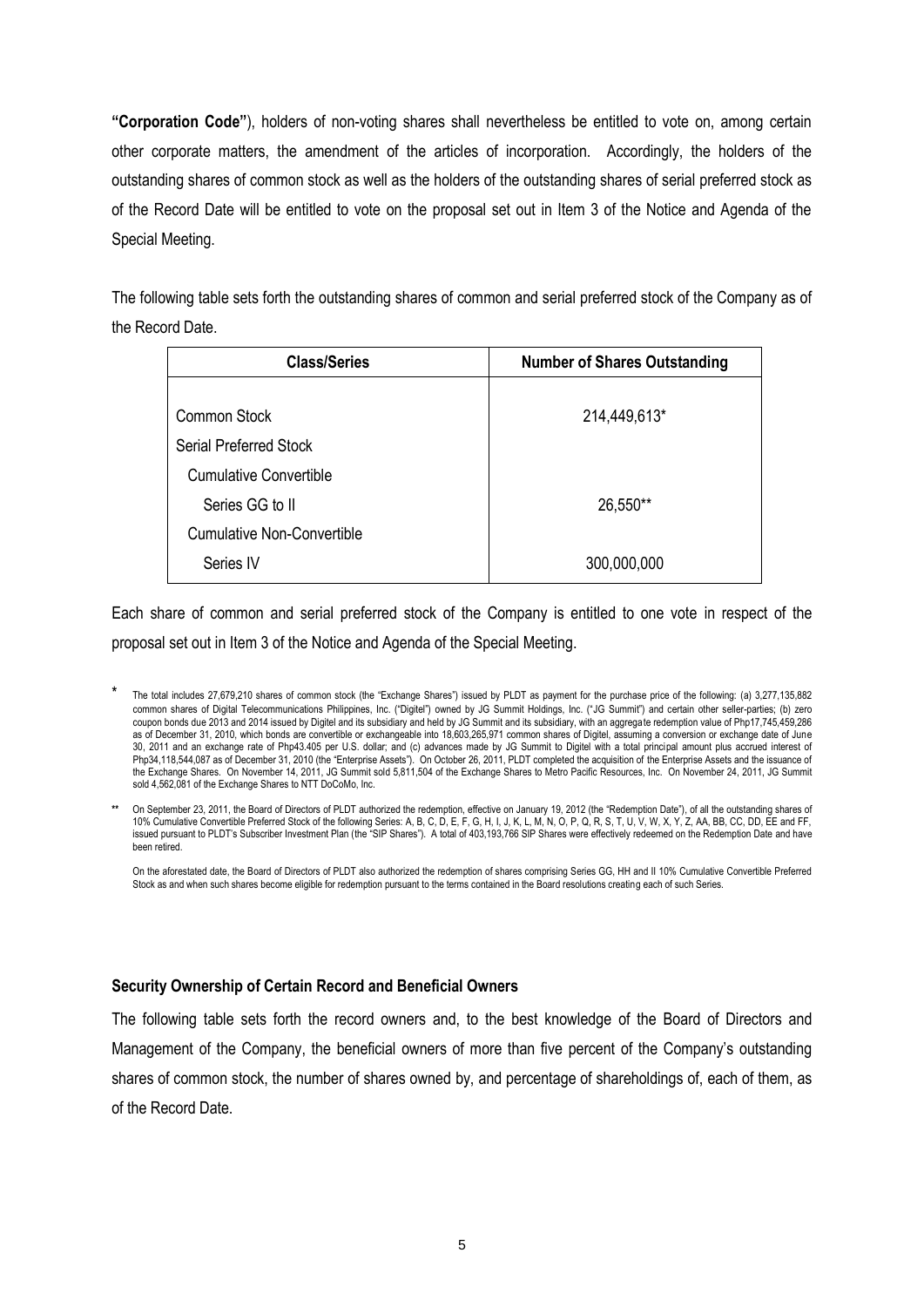| Title of<br><b>Class</b> | Name and Address of Record<br><b>Owner and Relationship</b><br><b>With Issuer</b>                                                                                                    | Citizenship               | <b>Name of Beneficial</b><br>Owner and<br><b>Relationship with</b><br><b>Record Owner</b> | Number of<br><b>Shares Held</b> | Percentage<br>of Class |
|--------------------------|--------------------------------------------------------------------------------------------------------------------------------------------------------------------------------------|---------------------------|-------------------------------------------------------------------------------------------|---------------------------------|------------------------|
| Common                   | Philippine Telecommunications<br>Investment Corporation <sup>1</sup><br>12th Floor Ramon Cojuangco Bldg.<br>Makati Avenue, Makati City<br>Major Stockholder                          | Philippine<br>Corporation | Same as Record<br>Owner                                                                   | 26,034,2632                     | 12.14                  |
| Common                   | Metro Pacific Resources, Inc. <sup>3</sup><br>c/o Corporate Secretary<br>18th Floor, Liberty Center<br>104 H. V. dela Costa St.<br>Salcedo Village, Makati City<br>Major Stockholder | Philippine<br>Corporation | Same as Record<br>Owner                                                                   | 21,556,6762                     | 10.05                  |
| Common                   | NTT Communications Corporation <sup>4</sup><br>1-1-6 Uchisaiwai-cho<br>1-Chome, Chiyoda-ku<br>Tokyo 100-8019, Japan<br>Major Stockholder                                             | Japanese<br>Corporation   | See Footnote 5                                                                            | 12,633,487                      | 5.89                   |
| Common                   | NTT DoCoMo, Inc. <sup>6</sup><br>41 <sup>st</sup> Floor, Sanno Park Tower<br>2-11-1 Nagata-cho, Chiyoda-ku<br>Tokyo 100-6150, Japan<br>Major Stockholder                             | Japanese<br>Corporation   | See Footnote 5                                                                            | 22,796,9027                     | 10.63                  |
| Common                   | JG Summit Group <sup>8</sup><br>42/F Robinsons Equitable Tower                                                                                                                       | Philippine<br>Corporation | See Footnote 8                                                                            | 17,305,625                      | 8.07                   |

Based on a resolution adopted by the Board of Directors of Philippine Telecommunications Investment Corporation, or PTIC, the Chairman of the Board of PTIC, Mr. Manuel V. Pangilinan, has the continuing authority to represent PTIC at any and all meetings of the stockholders of a corporation in which PTIC owns of record or beneficially any shares of stock or other voting security, and to sign and deliver, in favor of any person he may deem fit, a proxy or other power of attorney, with full power of delegation and substitution, authorizing his designated proxy or attorney-in-fact to vote any and all shares of stock and other voting securities owned of record or beneficially by PTIC at any and all meetings of the stockholders of the corporation issuing such shares of stock or voting securities.

<sup>2</sup> In addition to the 26,034,263 shares and 21,556,676 shares owned of record respectively by Philippine Telecommunications Investment Corporation, or PTIC, and Metro Pacific Resources, Inc., or MPRI, both of which are Philippine affiliates of First Pacific Company Limited, or First Pacific, 7,653,703 shares representing approximately 3.57% of the outstanding common stock of PLDT are owned by non-Philippine wholly-owned subsidiaries of First Pacific. PTIC, MPRI and the non-Philippine wholly-owned subsidiaries of First Pacific (referred to herein as "First Pacific Group") collectively owned 25.76% of the outstanding common stock of PLDT as of the Record Date.

 $3$  Based on a resolution adopted by the Board of Directors of MPRI, Mr. Manuel V. Pangilinan has been appointed as proxy or duly authorized representative of MPRI to represent and vote the PLDT shares of common stock of MPRI in the Special Meeting.

<sup>4</sup> Based on publicly available information, NTT Communications Corporation, or NTT Communications, is a wholly-owned subsidiary of Nippon Telegraph and Telephone Corporation, or NTT. Based on a certification signed by a duly authorized officer of NTT Communications, Mr. Jun Sawada is authorized to execute for and on behalf of NTT Communications, endorsements, transfers and other matters relating to the PLDT shares of common stock held by NTT Communications.

<sup>5</sup> In publicly available reports filed by NTT Communications and NTT DoCoMo, Inc., or NTT DoCoMo, it is stated that because of NTT's ownership of all the outstanding capital stock of NTT Communications and a majority of the common stock of NTT DoCoMo, NTT, NTT Communications and NTT DoCoMo may be considered to constitute a "group" within the meaning of Rule 18.1(5)(C) of the Amended Implementing Rules and Regulations of The Securities Regulation Code. Therefore, each of them may be deemed to have beneficial ownership of the 43,963,642 shares in aggregate held by NTT Communications and NTT DoCoMo, representing 20.50% of the outstanding common stock of PLDT as of the Record Date.

<sup>6</sup> Based on publicly available information, NTT DoCoMo is a majority-owned and publicly traded subsidiary of NTT. Based on a certification signed by a duly authorized officer of NTT DoCoMo, Mr. Hajime Kii or Mr. Mutsuo Yamamoto is authorized to execute for and on behalf of NTT DoCoMo, endorsements, transfers and other matters relating to the PLDT shares of common stock held by NTT DoCoMo.

 $^7$  The total PLDT shareholdings of NTT DoCoMo is 31,330,155 common shares, of which 22,796,902 are owned on record by NTT DoCoMo, and 8,533,253 are shares underlying ADSs, collectively representing 14.61% of the outstanding common stock of PLDT as of the Record Date.

<sup>8</sup> The total shareholdings of JG Summit Group is 17,305,625, of which 17,138,211 shares are beneficially owned by JG Summit Holdings, Inc., 86,723 shares are beneficially owned by Express Holdings, Inc., 70,542 shares are beneficially owned by Solid Finance (Holdings), Limited, 10,148 shares are beneficially owned by Ms. Elizabeth Yu Gokongwei and 1 share is beneficially owned by Mr. James L. Go, all held on record by PCD Nominee Corporation, collectively representing 8.07%.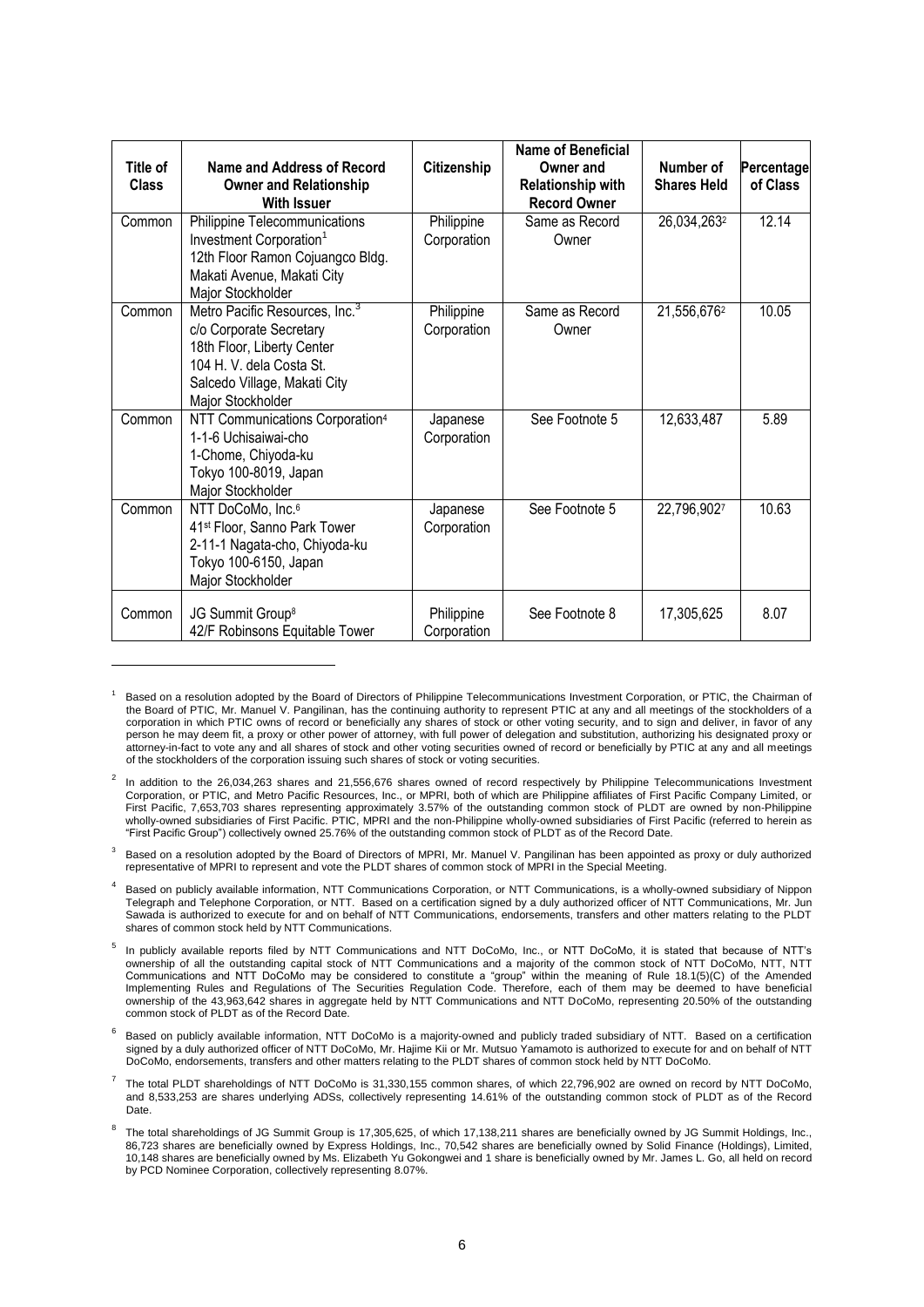|        | ADB Avenue corner Poveda Road<br>Ortigas Center, Pasig City<br>Major Stockholder                                                                                 |                           |                 |            |       |
|--------|------------------------------------------------------------------------------------------------------------------------------------------------------------------|---------------------------|-----------------|------------|-------|
| Common | PCD Nominee Corporation <sup>9</sup><br>37/F Enterprise Building, Tower I<br>Ayala Ave. cor. Paseo de Roxas<br>St., Makati City<br>Major Stockholder             | Philippine<br>Corporation | See Footnote 9  | 63,879,419 | 29.79 |
| Common | J.P. Morgan Asset Holdings (HK)<br>Limited <sup>10</sup><br>(various accounts)<br>20/F Chater House, 8 Connaught<br>Road, Central, Hongkong<br>Major Stockholder | HongKong<br>Corporation   | See Footnote 10 | 49,023,861 | 22.86 |
| Common | Lazard Asset Management LLC <sup>11</sup><br>30 Rockefeller Plaza, 59th Floor<br>New York, NY 10112, U.S.A.<br>Major Stockholder                                 | Delaware<br>Corporation   | See Footnote 11 | 13,725,776 | 6.40  |

The table below sets forth the record owner and, to the best knowledge of the Board of Directors and Management of the Company, the beneficial owner of more than five percent of the Company's outstanding shares of serial preferred stock, the number of shares owned, and percentage of shareholdings, as of the Record Date.

<sup>9</sup> PCD is the registered owner of shares held by participants in the Philippine Depository and Trust Co., or PDTC, a private company organized to implement an automated book entry system of handling securities transactions in the Philippines. Under the PDTC procedures, when an issuer of a PDTC-eligible issue will hold a stockholders' meeting, the PDTC will execute a pro-forma proxy in favor of its participants for the total number of shares in their respective principal securities account as well as for the total number of shares in their client securities account. For the shares held in the principal securities account, the participant concerned is appointed as proxy with full voting rights and powers as registered owner of such shares. For the shares held in the client securities account, the participant concerned is appointed as proxy, with the obligation to constitute a sub-proxy in favor of its clients with full voting and other rights for the number of shares beneficially owned by such clients.

This account also includes 17,305,625 shares beneficially owned by JG Summit Group. Please refer also to footnote 8.

Based on available information, none of the owners of the PLDT common shares registered under the name of PCD, owned more than 5% of PLDT's outstanding common stock as of the Record Date, except as provided above and The Hongkong and Shanghai Banking Corp. Ltd.– Clients, which owned approximately 11.50% of PLDT's outstanding common stock as of such date. PLDT has no knowledge if any beneficial owner of the shares under The Hongkong and Shanghai Banking Corp. Ltd.–Clients owned more than 5% of PLDT's outstanding common stock as of the Record Date.

<sup>&</sup>lt;sup>10</sup> JPMorgan Asset Holdings (HK) Limited holds shares as nominee of JPMorgan Chase Bank, successor depositary under the Common Stock Deposit Agreement, dated October 14, 1994, as amended on February 10, 2003, between JPMorgan Chase Bank and the holders of ADRs, evidencing ADSs, representing shares of common stock of PLDT (the "Deposit Agreement"). Under the Deposit Agreement, if the depositary does not receive voting instructions from a holder of ADRs, such holder will be deemed to have instructed the depositary to provide a discretionary proxy to a person designated by PLDT for the purpose of exercising the voting rights pertaining to the shares of common stock represented by such holder of ADRs, except that no discretionary proxy will be given with respect to any matter as to which substantial opposition exists or which materially and adversely affects the rights of the holders of such ADRs.

This account also includes 8,533,253 shares of PLDT common stock underlying ADS beneficially owned by NTT DoCoMo, 7,653,703 shares of PLDT common stock underlying ADS beneficially owned by non-Philippine wholly-owned subsidiaries of First Pacific and 13,725,776 shares of PLDT common stock underlying ADS beneficially owned by Lazard Asset Management LLC or LAMLLC. Please also refer to footnote 11.

<sup>&</sup>lt;sup>11</sup> According to the Schedule 13G of LAMLLC filed with the U.S. Securities and Exchange Commission on January 24, 2012, LAMLLC, as an investment adviser, beneficially owned 13,725,776 shares of PLDT common stock. All the 13,725,776 shares of PLDT common stock are underlying ADSs.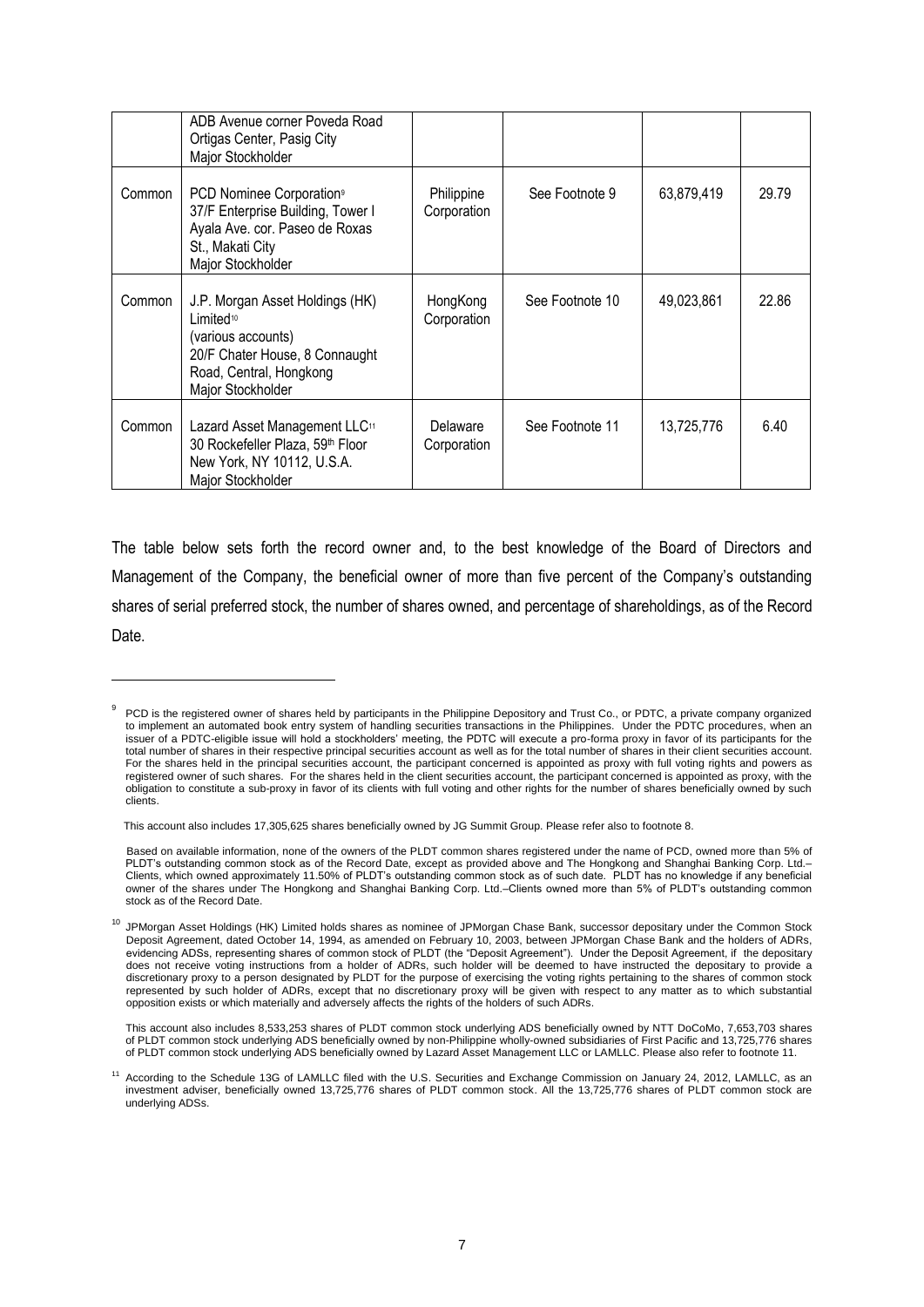| Title of<br><b>Class</b> | Name and Address of Record<br><b>Owner and Relationship</b><br><b>With Issuer</b> | Citizenship               | <b>Name of Beneficial</b><br>Owner and<br><b>Relationship with</b><br><b>Record Owner</b> | Number of<br><b>Shares Held</b> | Percentage<br>of Class |
|--------------------------|-----------------------------------------------------------------------------------|---------------------------|-------------------------------------------------------------------------------------------|---------------------------------|------------------------|
| Preferred                | RCBC Trust Acct. No. 75044-2                                                      | Philippine<br>Corporation | <b>PLDT Beneficial Trust</b><br>Fund                                                      | 300,000,000                     | 99.99                  |

Except as stated above and in the related footnotes, the Board of Directors and Management of the Company have no knowledge of any other person who, as of the Record Date, was directly or indirectly the beneficial owner of, or who has voting power with respect to, shares comprising more than five percent of the Company's outstanding common and preferred stocks as of the Record Date.

## **Changes in Control**

There has been no change in control of the Company since the beginning of 2011 and the Company is not aware of any existing, pending, or potential transaction which may result in such a change in control, except as disclosed in this Information Statement under the segment captioned "AMENDMENTS TO THE SEVENTH ARTICLE OF THE AMENDED ARTICLES OF INCORPORATION".

## **Security Ownership of Directors and Key Officers**

The following table sets forth the number of shares of PLDT common stock owned of record and/or beneficially by the directors/independent directors, Chief Executive Officer and key officers of the Company, and the percentage of shareholdings of each, as of the Record Date.

| Title of     | Name & Address of                | <b>Citizenship</b> |         | <b>Amount and Nature of</b> | Percentage |
|--------------|----------------------------------|--------------------|---------|-----------------------------|------------|
| <b>Class</b> | <b>Beneficial Owner</b>          |                    |         | <b>Beneficial Ownership</b> | Of Class   |
| Common       | Manuel V. Pangilinan             | Filipino           | 238.450 | Direct                      | 0.111192   |
|              | Chairman of the Board            |                    | 1,000   | Indirect                    | 0.000466   |
|              | 7/F Ramon Cojuangco Bldg.        |                    |         |                             |            |
|              | Makati Avenue, Makati City       |                    |         |                             |            |
| Common       | Napoleon L. Nazareno             | Filipino           | 6,427   | Direct                      | 0.002997   |
|              | Director                         |                    | 13,500  | Indirect                    | 0.006295   |
|              | President and CEO                |                    |         |                             |            |
|              | 7/F Ramon Cojuangco Bldg.        |                    |         |                             |            |
|              | Makati Avenue, Makati City       |                    |         |                             |            |
| Common       | Helen Y. Dee                     | Filipino           | 98      | <b>Direct</b>               | 0.000046   |
|              | Director                         |                    |         |                             |            |
|              | 3/F Grepalife Bldg.              |                    |         |                             |            |
|              | Sen. Gil Puyat Ave., Makati City |                    |         |                             |            |
| Common       | Ray C. Espinosa                  | Filipino           | 13,043  | Direct                      | 0.006082   |
|              | <b>Director</b>                  |                    | 5,700   | Indirect                    | 0.002658   |
|              | Regulatory Affairs and Policies  |                    |         |                             |            |
|              | Group                            |                    |         |                             |            |
|              | 16/F Locsin Bldg., Ayala Avenue  |                    |         |                             |            |
|              | cor. Makati Avenue, Makati City  |                    |         |                             |            |
| Common       | James L. Go                      | Filipino           | 27,000  | Direct                      | 0.012590   |
|              | Director                         |                    |         | Indirect                    | 0.000000   |
|              | 43/F Robinsons Equitable Tower   |                    |         |                             |            |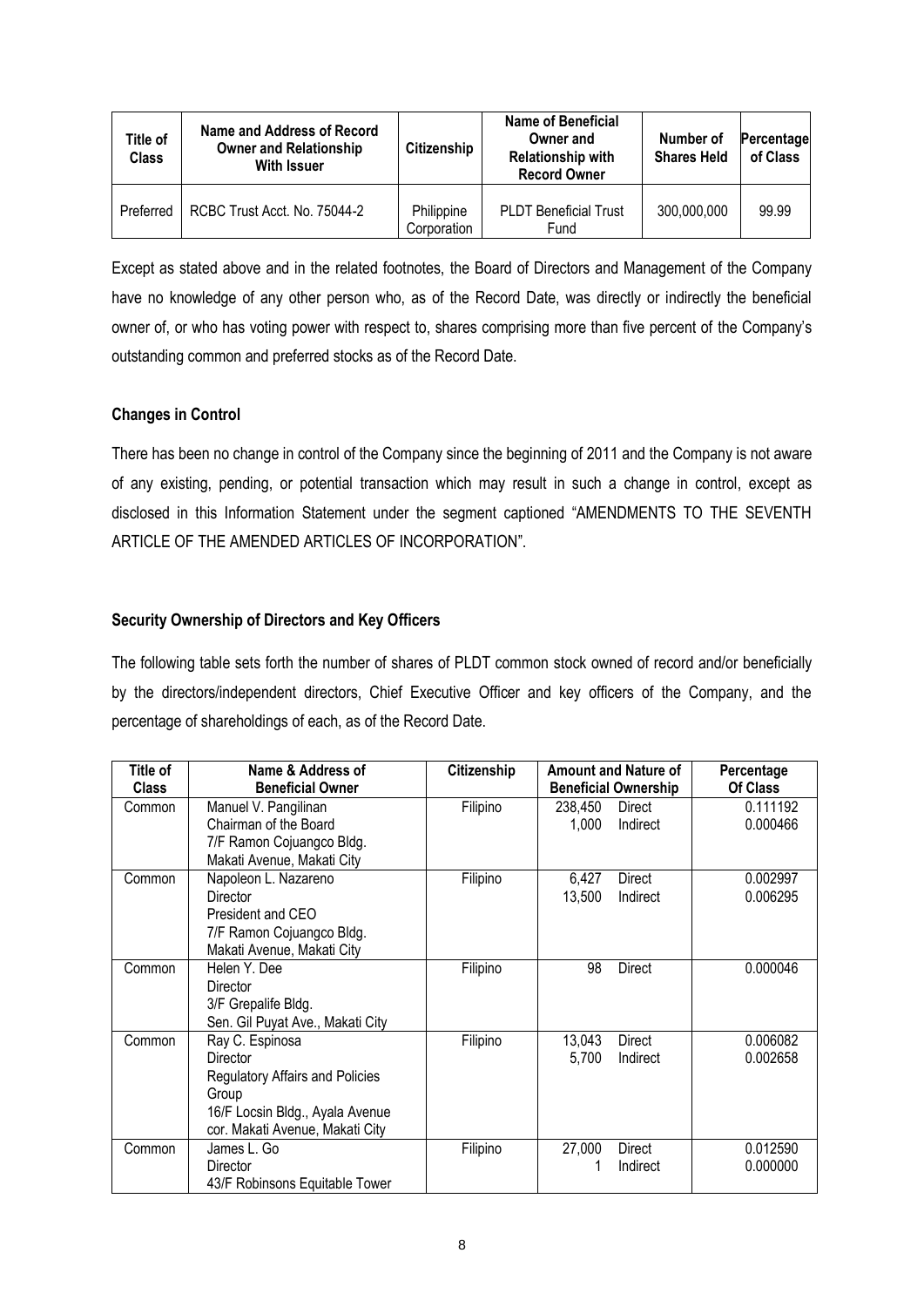|        | ADB Avenue corner Poveda Road                                 |          |                |               |           |
|--------|---------------------------------------------------------------|----------|----------------|---------------|-----------|
|        | Ortigas Center, Pasig City                                    |          |                |               |           |
| Common | Setsuya Kimura                                                | Japanese | 1              | <b>Direct</b> | 0.000000  |
|        | Director                                                      |          |                |               |           |
|        | 6/F Ramon Cojuangco Building                                  |          |                |               |           |
|        | Makati Avenue, Makati City                                    |          |                |               |           |
| Common | Rev. Fr. Bienvenido F. Nebres                                 | Filipino | $\overline{2}$ | <b>Direct</b> | 0.0000001 |
|        | Independent Director                                          |          |                |               |           |
|        | Ateneo de Manila University                                   |          |                |               |           |
|        | 2/F Xavier Hall, Loyola Heights                               |          |                |               |           |
|        | Quezon City                                                   |          |                |               |           |
| Common | Hideaki Ozaki                                                 | Japanese | 1              | <b>Direct</b> | 0.000000  |
|        | Director                                                      |          |                |               |           |
|        | 4-12-22-301 Fukasawa                                          |          |                |               |           |
|        | Setagaya-ku                                                   |          |                |               |           |
|        | Tokyo 158-0081, Japan                                         |          |                |               |           |
| Common | Pedro E. Roxas                                                | Filipino | 21             | <b>Direct</b> | 0.000010  |
|        | Independent Director                                          |          |                |               |           |
|        | 7/F Cacho-Gonzales Bldg.                                      |          |                |               |           |
|        | 101 Aguirre St., Legaspi Village                              |          |                |               |           |
|        | Makati City                                                   |          |                |               |           |
| Common | Juan B. Santos                                                | Filipino | $\overline{2}$ | <b>Direct</b> | 0.000001  |
|        | Director                                                      |          |                |               |           |
|        | 12/F SSS Building                                             |          |                |               |           |
|        | Ayala Avenue cor. Herrera St.                                 |          |                |               |           |
|        | Makati City                                                   |          |                |               |           |
| Common | <b>Tony Tan Caktiong</b>                                      | Filipino | 1              | <b>Direct</b> | 0.000000  |
|        | <b>Director</b>                                               |          |                |               |           |
|        | 10/F Jollibee Plaza                                           |          |                |               |           |
|        | Emerald Avenue, Ortigas Center                                |          |                |               |           |
|        | Pasig City                                                    |          |                |               |           |
| Common | Alfred V. Ty                                                  |          | 1              | <b>Direct</b> | 0.000000  |
|        | Independent Director                                          | Filipino |                |               |           |
|        | 20/F GT Tower                                                 |          |                |               |           |
|        | Ayala Avenue, Makati City                                     |          |                |               |           |
| Common | Ma. Lourdes C. Rausa-Chan                                     | Filipino | 39             | <b>Direct</b> | 0.000018  |
|        | Director                                                      |          | 660            | Indirect      | 0.000308  |
|        | Corporate Secretary, Chief                                    |          |                |               |           |
|        | Governance Officer and                                        |          |                |               |           |
|        | Senior Vice President                                         |          |                |               |           |
|        | Corporate Affairs & Legal Services                            |          |                |               |           |
|        | 9/F MGO Building                                              |          |                |               |           |
|        | Legaspi St. cor. Dela Rosa St.                                |          |                |               |           |
|        | Makati City                                                   |          |                |               |           |
| Common | Ernesto R. Alberto                                            | Filipino |                |               |           |
|        | <b>Executive Vice President</b>                               |          |                |               |           |
|        | Enterprise and International and<br><b>Carrier Businesses</b> |          |                |               |           |
|        |                                                               |          |                |               |           |
|        | 7/F Ramon Cojuangco Bldg.                                     |          |                |               |           |
|        | Makati Avenue, Makati City<br>Anabelle L. Chua                |          |                | <b>Direct</b> | 0.005250  |
| Common | <b>Treasurer and Senior Vice President</b>                    | Filipino | 11,258<br>820  | Indirect      | 0.000382  |
|        | Corporate Finance and Treasury                                |          |                |               |           |
|        | 26/F Smart Tower                                              |          |                |               |           |
|        | Ayala Avenue, Makati City                                     |          |                |               |           |
|        |                                                               |          |                |               |           |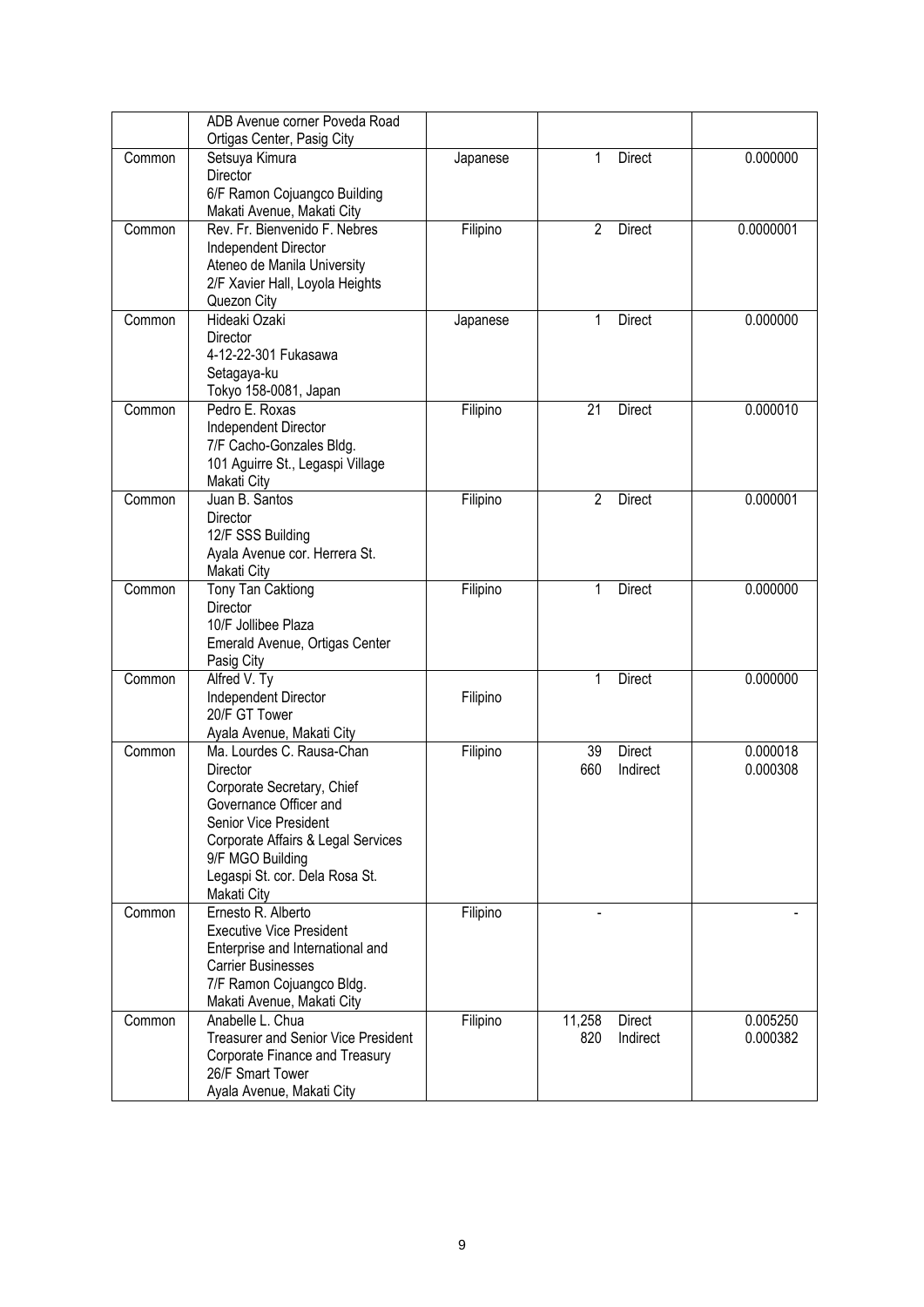| Common | Rene G. Bañez<br>Senior Vice President<br>Supply Chain, Asset Protection and<br>Management                                                                                                 | Filipino | 1                 | <b>Direct</b>             | 0.000000             |
|--------|--------------------------------------------------------------------------------------------------------------------------------------------------------------------------------------------|----------|-------------------|---------------------------|----------------------|
|        | 6/F Ramon Cojuangco Bldg.<br>Makati Avenue, Makati City                                                                                                                                    |          |                   |                           |                      |
| Common | Alejandro O. Caeg<br>Senior Vice President<br><b>International and Carrier Business</b><br>7/F Ramon Cojuangco Bldg.<br>Makati Avenue, Makati City                                         | Filipino | 200               | Indirect                  | 0.000093             |
| Common | Jun R. Florencio<br>Senior Vice President<br>Internal Audit and Fraud Risk<br>Management<br>6/F MGO Building<br>Legaspi St. cor. Dela Rosa St.<br>Makati City                              | Filipino | 15<br>500         | Direct<br>Indirect        | 0.000007<br>0.000233 |
| Common | Menardo G. Jimenez, Jr.<br>Senior Vice President<br>Human Resources<br><b>Business Transformation Office</b><br>6/F Ramon Cojuangco Bldg.<br>Makati Avenue, Makati City                    | Filipino | 22                | <b>Direct</b>             | 0.000010             |
| Common | George N. Lim<br>Senior Vice President<br>Network Services Assurance<br><b>Business Transformation Office -</b><br>Network Team<br>6/F Ramon Cojuangco Bldg.<br>Makati Avenue, Makati City | Filipino | 5,256<br>100      | <b>Direct</b><br>Indirect | 0.002451<br>0.000047 |
| Common | Claro Carmelo P. Ramirez<br>Senior Vice President<br>Office of the President & CEO<br>7/F Ramon Cojuangco Bldg.<br>Makati Avenue, Makati City                                              | Filipino | 11,500            | <b>Direct</b>             | 0.005363             |
| Common | June Cheryl A. Cabal-Revilla<br><b>First Vice President</b><br>Financial Reporting and Controllership<br>11/F Ramon Cojuangco Bldg.<br>Makati Avenue, Makati City                          | Filipino |                   |                           |                      |
| Common | Key Officers and Directors<br>(as a group)                                                                                                                                                 |          | 313,138<br>22,481 | <b>Direct</b><br>Indirect | 0.146019<br>0.010483 |

Except for the shareholdings reported above, the Company has not received from any of the abovenamed directors/independent directors, Chief Executive Officer and key officers of the Company, any statement of ownership, whether of record or beneficially, of more than five percent of the Company's outstanding common and preferred stocks as of the Record Date.

## **AMENDMENTS TO THE SEVENTH ARTICLE OF THE ARTICLES OF INCORPORATION**

On July 5, 2011, the Board of Directors of the Company (the **"PLDT Board"**) approved the amendments to the Seventh Article of the Amended Articles of Incorporation of PLDT (the **"Articles"**) consisting of the sub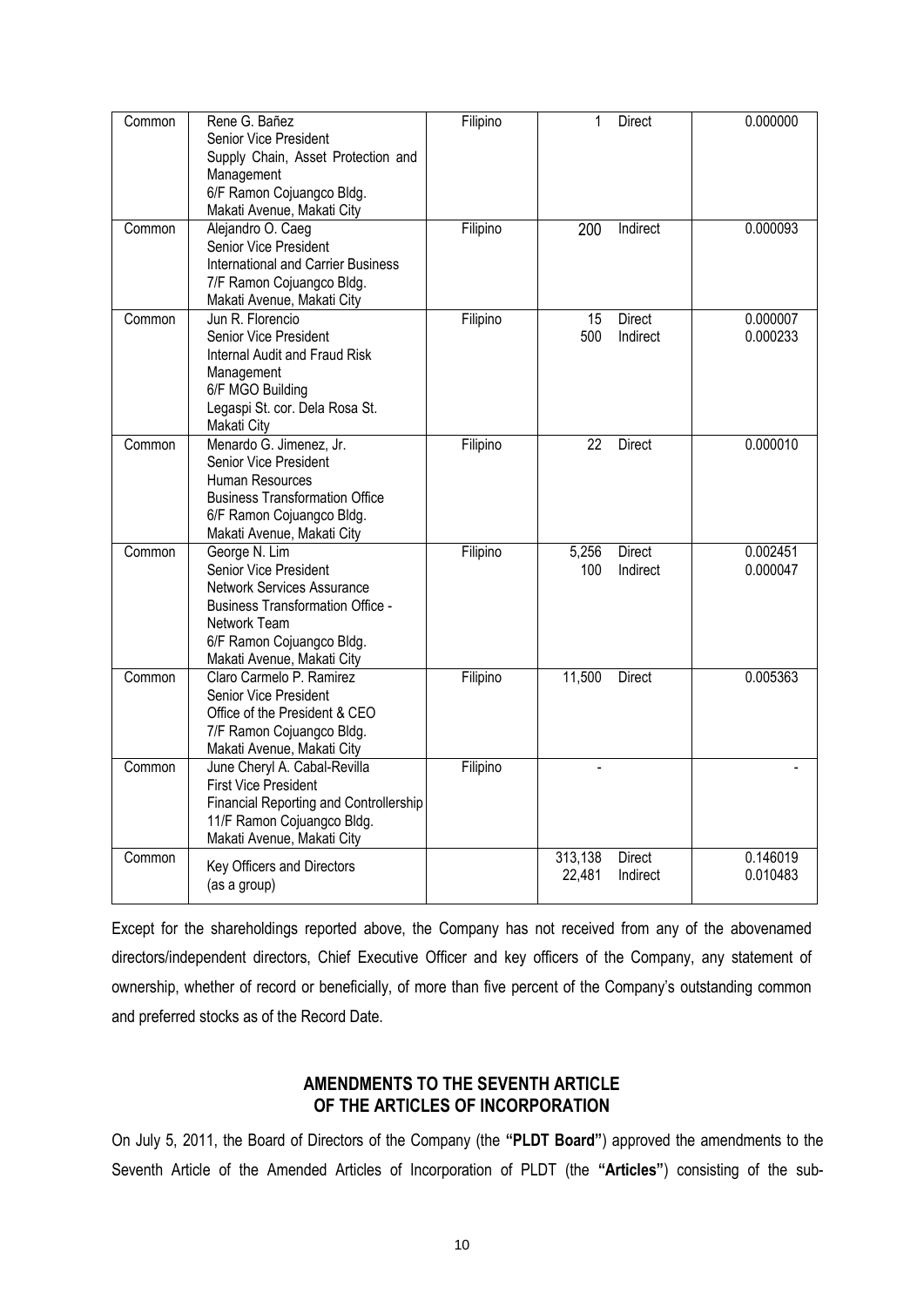classification of its authorized Preferred Capital Stock into: One Hundred Fifty Million (150,000,000) shares of Voting Preferred Stock of the par value of One Peso (Php1.00) each (the **"Voting Preferred Stock"**) and Eight Hundred Seven Million Five Hundred Thousand (807,500,000) shares of Non-Voting Serial Preferred Stock of the par value of Ten Pesos (Php10.00) each (the **"Non-Voting Preferred Stock"**), and other conforming amendments. The shares of Voting Preferred Stock may be issued, owned, or transferred only to or by: (a) a citizen of the Philippines or a domestic partnership or association wholly-owned by citizens of the Philippines; (b) a corporation organized under the laws of the Philippines of which at least sixty percent (60%) of the capital stock entitled to vote is owned and held by citizens of the Philippines and at least sixty percent (60%) of the Board of Directors of such corporation are citizens of the Philippines; and (c) a trustee of funds for pension or other employee retirement or separation benefits, where the trustee qualifies under paragraphs (a) and (b) above and at least sixty percent (60%) of the funds accrue to the benefit of citizens of the Philippines (a **"Qualified Owner"**). The holders of shares of Voting Preferred Stock shall have voting rights at any meeting of the stockholders of PLDT for the election of directors and for all other purposes, with one vote in respect of each share of Voting Preferred Stock**.** The aforementioned amendments and other conforming amendments in the Seventh Article of the Articles are set forth in Annex A attached hereto and made an integral part hereof (the **"Amendments"**). The Amendments are subject to approval by the stockholders representing at least two-thirds (2/3) of the outstanding capital stock and shall take effect upon approval by the Securities and Exchange Commission (the **"SEC"**).

#### **Rationale for the Amendments**

On June 29, 2011, the Supreme Court of the Philippines (the **"Supreme Court")** rendered a decision in the petition filed by Wilson P. Gamboa against Finance Secretary Margarito B. Teves, et. al. (G.R. No. 176579) (the **"Gamboa Case"**), and ruled that:

"…the term "capital" in Section 11, Article XII of the 1987 Constitution refers only to shares of stock entitled to vote in the election of directors, and thus in the present case only to common shares, and not to the total outstanding capital stock (common and non-voting preferred shares). Respondent Chairperson of the Securities and Exchange Commission is DIRECTED to apply this definition of the term "capital" in determining the extent of allowable foreign ownership in respondent Philippine Long Distance Telephone Company, and if there is a violation of Section 11, Article XII of the Constitution, to impose the appropriate sanctions under the law."

The Supreme Court decision in the Gamboa Case is not yet final and motions for reconsideration of the said decision have been filed by some of the respondents, including Messrs. Manuel V. Pangilinan and Napoleon L. Nazareno, the Chairman of the Board and President and Chief Executive Officer of PLDT, respectively, who have been impleaded as individual respondents in the Gamboa Case. PLDT did not file a motion for reconsideration of the Supreme Court's decision in the Gamboa Case since it has never been impleaded and has never been a party to that case. As such, it has never participated and is not bound by any decision or other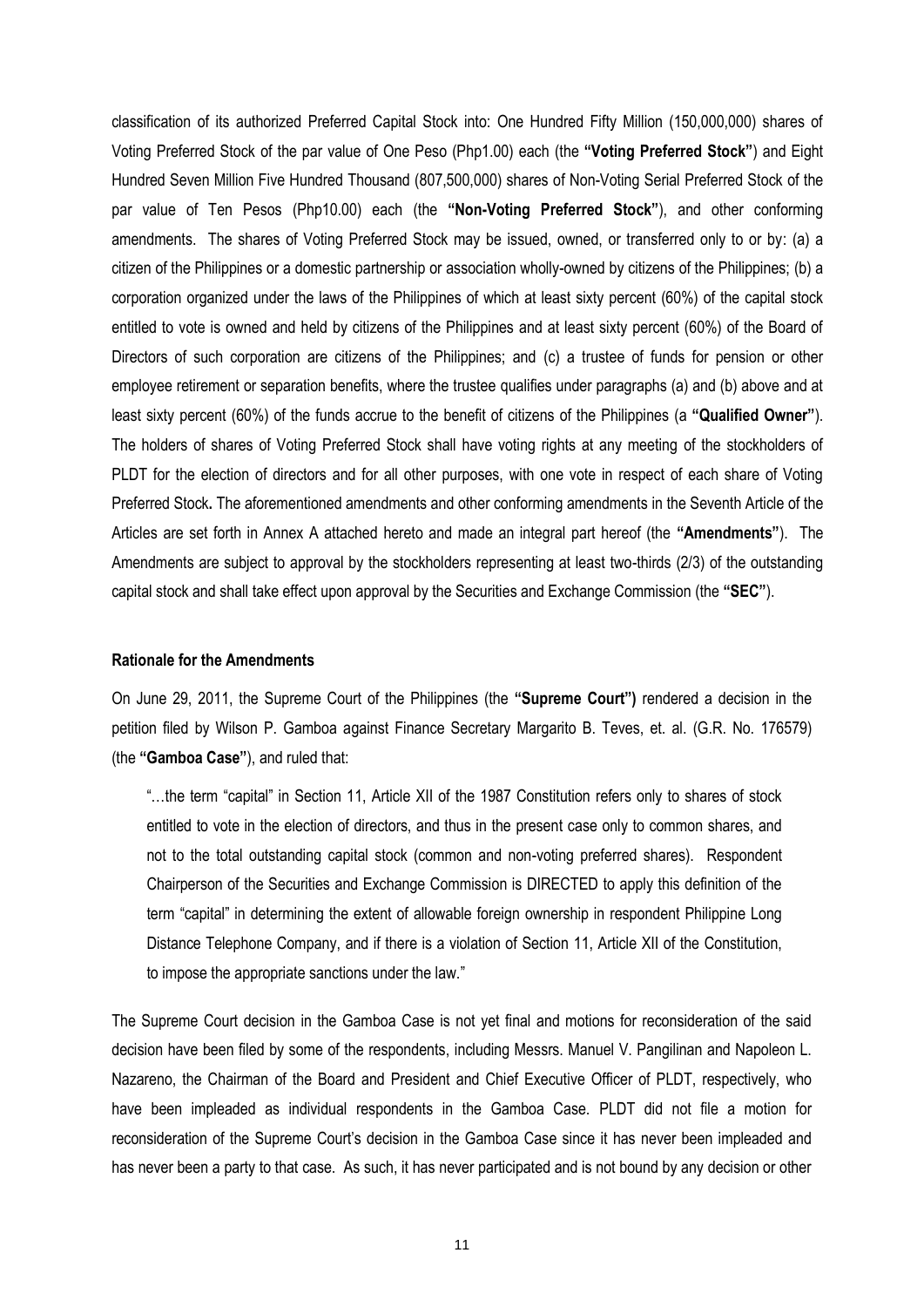orders issued in that case. PLDT's not filing a motion for reconsideration does not mean it accepts the correctness or validity of the decision. PLDT is entitled to its constitutional right to due process and, therefore, it will defend itself and vigorously resist any unlawful and improper attempts to enforce any decisions or orders issued in any proceeding, such as the Gamboa Case, where it is not a party and has not been given a chance to defend itself.

PLDT maintains that its current share ownership structure fully complies with the Constitution, i.e. at least sixty percent (60%) of its capital is owned by citizens of the Philippines and corporations organized under the laws of the Philippines at least sixty percent (60%) of whose capital is owned by such citizens. Congress and administrative or regulatory bodies (such as the Department of Justice and the Securities and Exchange Commission) have consistently applied the term "capital" as covering both common and preferred shares of stock, without qualification or distinction. Nevertheless, the PLDT Board approved the Amendments to enable it to authorize the issuance of the Voting Preferred Stock to Qualified Owners, including the Beneficial Trust Fund created pursuant to the Employees Benefit Plan of PLDT (the "**PLDT BTF**"), as and when it determines that such issuance is absolutely necessary to avoid any disruptions in PLDT's operations and transactions and to protect the interests of PLDT and its stakeholders. Should the PLDT Board authorize the issuance of the Voting Preferred Stock, such will result in an expanded voting capital stock in PLDT consisting of the Common Stock and the Voting Preferred Stock. This expanded voting capital structure is aligned with, and identical to, the current capital structure of many Philippine listed companies engaged in partly nationalized businesses such as the operation of public utilities, mining, and land development.

## **Comparison of the Features and Rights of the Outstanding Common Stock and Serial Preferred Stock and New Voting Preferred Stock**

#### Common Stock

- (a) Except as may be otherwise required by law, or by the Articles, each holder of shares of Common Stock shall have one vote in respect of each share of such stock held by him on all matters to be voted upon by the stockholders, and the holders of shares of Common Stock shall have the right to vote for the election of directors and for all other purposes;
- (b) After the requirements with respect to preferential dividends on the Serial Preferred Stock shall have been met and after PLDT shall have complied with all the requirements, if any, with respect to the setting aside of sums as purchase price, retirement or sinking funds, the holders of shares of Common Stock shall be entitled to receive such dividends, as may be declared from time to time by the PLDT Board, out of funds legally available therefor;
- (c) After distribution in full of the preferential amounts to be distributed to the holders of shares of Serial Preferred Stock in the event of the voluntary or involuntary liquidation, dissolution, distribution of assets or winding up of PLDT, the holders of shares of Common Stock shall be entitled to receive all the remaining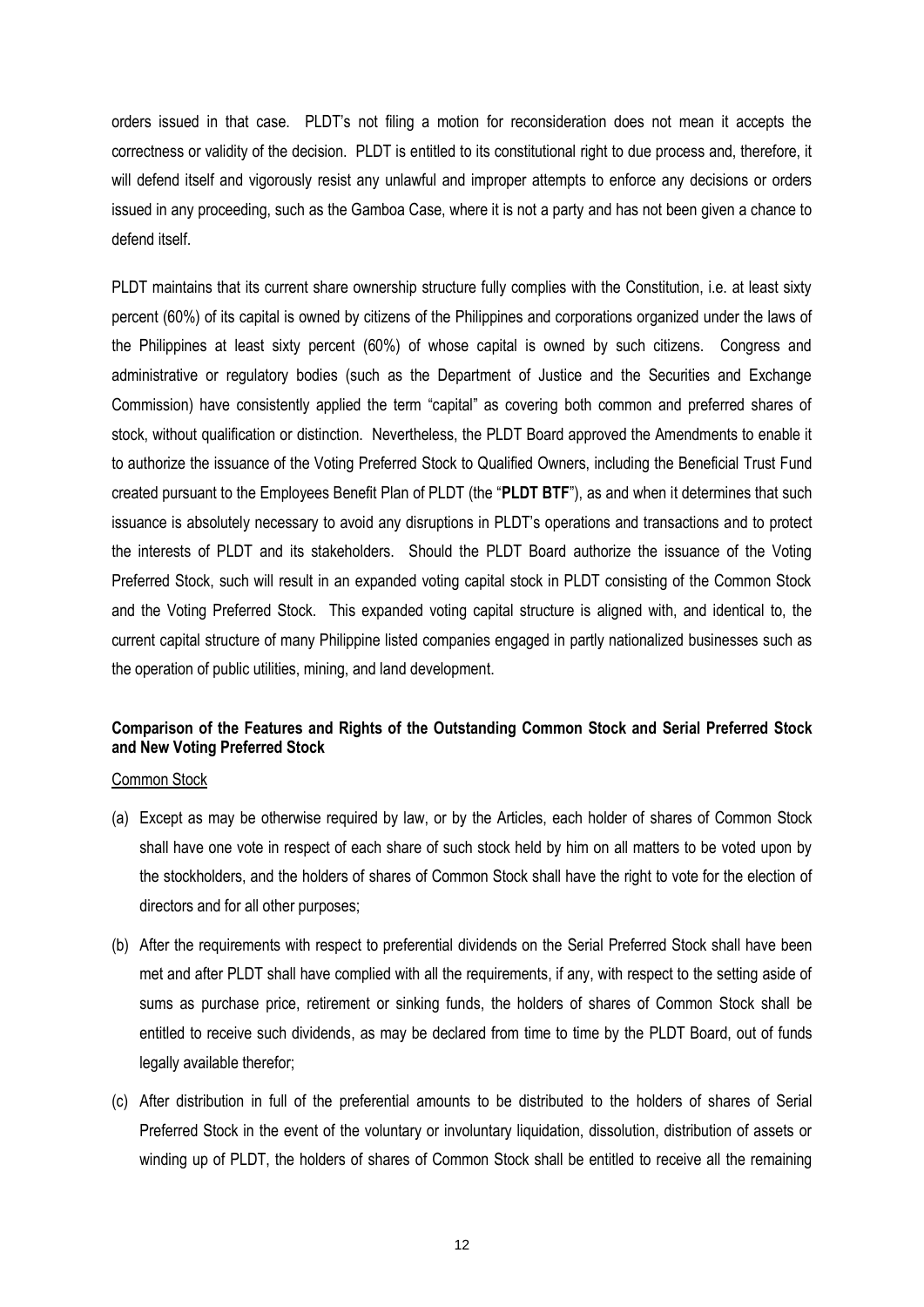assets of PLDT of whatever kind available for distribution to stockholders ratably in proportion to the number of shares of Common Stock held by them, respectively; and

(d) The holders of shares of Common Stock shall not be entitled to any right (other than such right, if any, as the PLDT Board in its discretion may, from time to time, grant) to subscribe for, or to purchase, or to have offered to them for subscription or purchase, any issue of shares of any class of preferred stock of PLDT, among others.

#### Serial Preferred Stock

Preferred Stock may be issued from time to time in one or more series as the PLDT Board may determine. The PLDT Board is authorized to establish and designate the title and number of shares of each series and to fix the terms thereof, including dividend rate, redemption and sinking fund provisions, conversion rights and the amount to be received upon liquidation, provided that the amounts payable upon redemption or liquidation may not be more than 110%, nor less than 100%, of par value, plus in each such case accrued and unpaid dividends. Except as otherwise provided by law, the holders of shares of Serial Preferred Stock are not entitled to vote for the election of directors or for any other purpose; provided, however, that PLDT may not change the rights of the holders of shares of any series of Serial Preferred Stock in any manner prejudicial to the holders thereof without the affirmative vote of the holders of a majority of the shares of such series. No such approval is needed to increase the number of shares of Serial Preferred Stock (up to the number from time to time authorized by the Articles) or to authorize classes of shares ranking on a parity with the Serial Preferred Stock. The holders of shares of Serial Preferred Stock shall not be entitled to any right (other than such right, if any, as the PLDT Board in its discretion may, from time to time, grant) to subscribe for, or to purchase, or to have offered to them for subscription or purchase, any shares of any class of stock or other securities of PLDT.

As of the Record Date, the outstanding Serial Preferred Stock, with no voting rights, consists of the Series GG to II 10% Cumulative Convertible Preferred Stock and Series IV Cumulative Non-Convertible Redeemable Preferred Stock, with the following features:

(a) The Series GG to II 10% Cumulative Convertible Preferred Stock are entitled to receive cumulative dividends at the rate of 10% per annum; redeemable at the option of PLDT, at par value plus accrued dividends, five years after the year of issuance; convertible to shares of Common Stock a year after the year of share issuance, at a price equivalent to 10% below the average market price of the Common Stock at the Philippine Stock Exchange (**"PSE"**) over a period of 30 consecutive trading days before the conversion date; and entitled to be paid an amount equal to the par value of the shares plus accrued and unpaid dividends thereon to the date fixed for such payment in the event of a voluntary or involuntary liquidation, dissolution, distribution of assets or winding up of the affairs of the corporation; and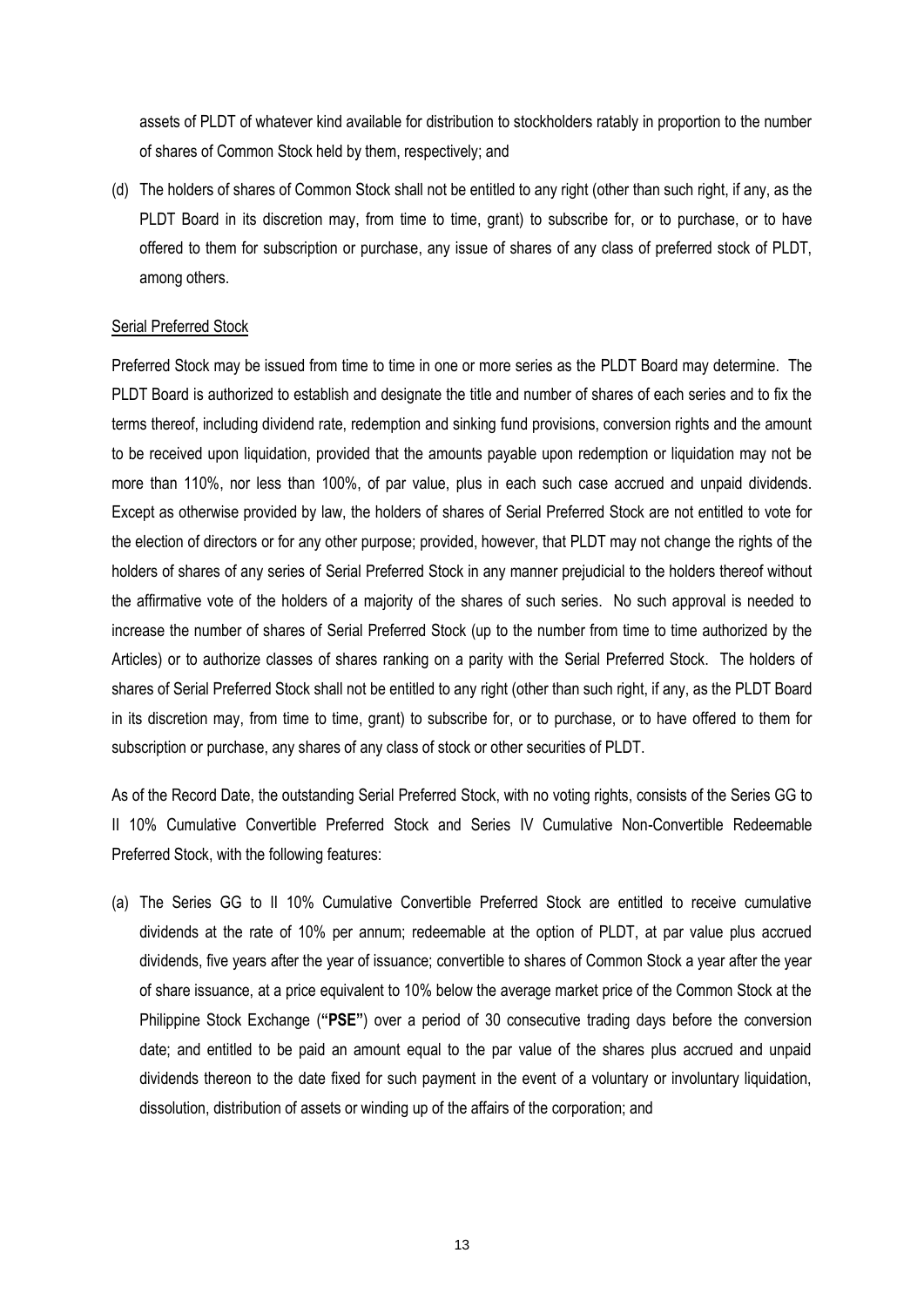(b) The Series IV Cumulative Non-Convertible Redeemable Preferred Stock is entitled to receive cumulative dividends at the rate of 13.5% per annum based on the paid-up subscription price; is not convertible to shares of Common Stock; is redeemable at the option of PLDT at any time after one year from subscription at an amount equal to the par value of such shares so redeemed or if such shares are not yet fully paid, the actual amount paid, plus accrued and unpaid dividends thereon; and in the event of a voluntary or involuntary liquidation, dissolution or winding up of affairs of PLDT, shall be entitled to be paid an amount equal to the par value of such shares or if such shares are not yet fully paid, the actual amount paid, plus an amount equal to the dividends accrued thereon to the date fixed for payment.

#### Voting Preferred Stock

In addition to the terms and features set out in the Amendments (with respect to par value, voting right and Qualified Owner), it is contemplated that the Voting Preferred Stock will have the following features:

- (a) Entitled to receive dividends at the rate to be determined by the PLDT Board taking into account the rate of return on similar instruments at the time of the issuance of the Voting Preferred Stock. The PLDT Board shall also determine the terms and conditions upon which and the periods with respect to which dividends shall be payable, whether and upon what conditions such dividends shall be cumulative and, if cumulative, the date or dates from which dividends shall accumulate. The dividends payable on the Voting Preferred Stock shall be payable before any dividends are paid on Common Stock;
- (b) Not convertible to shares of Common Stock or to any shares of stock of PLDT of any class;
- (c) Redeemable at any time at the option of PLDT, by paying the par value thereof and all accrued and unpaid dividends due on the Voting Preferred Stock at the time of redemption;
- (d) The holders of shares of Voting Preferred Stock shall have no pre-emptive right to subscribe or purchase any shares of stock of any class, or convertible debt, securities or warrants issued, sold or disposed of by PLDT; and
- (e) In the event of dissolution or liquidation or winding up of PLDT, whether voluntary or involuntary, the holders of shares of Voting Preferred Stock shall be entitled to be paid in full, or pro rata insofar as the assets of PLDT will permit, the par value of such shares of Voting Preferred Stock and any accrued and unpaid dividends in respect thereof before any distribution shall be made to the holders of shares of Common Stock. The holders of shares of Voting Preferred Stock shall not be entitled to any other distribution.

#### **General Effects of the Amendments**

Should the PLDT Board authorize the issuance of all of the 150,000,000 shares of Voting Preferred Stock after the Amendments shall have been approved by the Company's stockholders and the SEC, the authorized shares, outstanding shares and voting shares of PLDT will be adjusted as shown in the following table: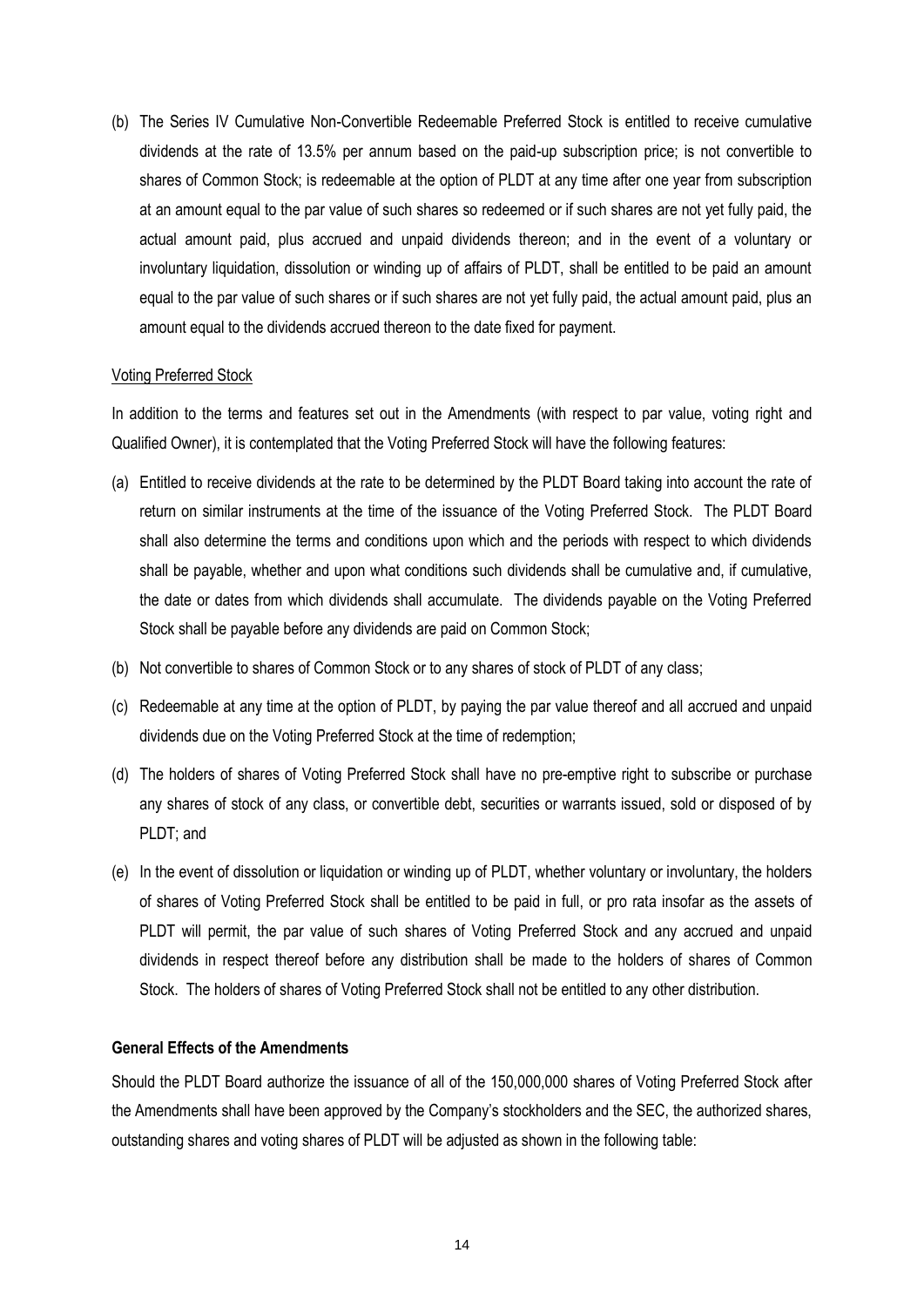|                                                   | As of January 24, 2012 (Record Date)            |              | <b>After Issuance of Voting Preferred Stock</b> |                                                 |              |                                                  |
|---------------------------------------------------|-------------------------------------------------|--------------|-------------------------------------------------|-------------------------------------------------|--------------|--------------------------------------------------|
| Class of<br><b>Shares</b>                         | Number of<br><b>Authorized</b><br><b>Shares</b> | Par<br>Value | Number of<br>Outstanding<br><b>Shares</b>       | Number of<br><b>Authorized</b><br><b>Shares</b> | Par<br>Value | Number of<br>Outstanding<br>Shares <sup>12</sup> |
| Common                                            | 234,000,000                                     | Php5.00      | 214,449,613                                     | 234,000,000                                     | Php5.00      | 214,449,613                                      |
| Voting<br>Preferred<br><b>Stock</b>               |                                                 |              |                                                 | 150,000,000                                     | Php1.00      | 150,000,000                                      |
| Non-Voting<br>Serial<br>Preferred<br><b>Stock</b> | 822,500,000                                     | Php10.00     | 300,026,550                                     | 807,500,000                                     | Php10.00     | 300,026,550                                      |
| Total                                             | 1,056,500,000                                   |              | 514,476,163                                     | 1,191,500,000                                   |              | 664,476,163                                      |

Under Paragraph B, subdivision 4 of the Seventh Article of the Articles, the holders of shares of Common Stock shall not be entitled to any right (other than such right, if any, as the PLDT Board in its discretion may, from time to time, grant) to subscribe for, or to purchase, or to have offered to them for subscription or purchase, any issue of shares of any class of preferred stock of PLDT. Accordingly, the holders of shares of Common Stock will have no pre-emptive right to subscribe for any issue of shares of Voting Preferred Stock. The PLDT Board will determine, with due regard to the interests of the Company and its shareholders and taking into account the prevailing circumstances at the relevant time, whether or not shares of Voting Preferred Stock will be offered for subscription or purchase to the holders of shares of Common Stock, and the terms, conditions and procedures for any such offering.

If no such offering of shares of Voting Preferred Stock will be made to the holders of shares of Common Stock, the voting power of the holders of significant blocks of Common Stock will be diluted as shown in the following table:

<sup>&</sup>lt;sup>12</sup> Excludes any new issuance of shares of: (a) 10% Cumulative Convertible Preferred Stock pursuant to the Subscriber Investment Plan (the "SIP Shares"); (b) Common Stock upon conversion of any SIP Shares; and (c) Common Stock as payment for the purchase price of Digitel shares tendered by the holders thereof pursuant to the tender officer conducted by PLDT (the "Tender Offer"), from the Record Date to the date of issuance of shares of Voting Preferred Stock. As explained in the Tender Offer Report (SEC Form 19-1) and Amended Tender Offer Report filed on December 5, 2011 and January 6, 2012, respectively, with the SEC and the PSE, PLDT shall conduct a mandatory tender offer in accordance with the SRC and applicable rules and regulations to acquire 3,079,840,418 Digitel common shares representing approximately 48.45% of the issued and outstanding common stock of Digitel held by the public (respectively, the "Digitel Public Shares" and the "Digitel Public Shareholders"). If third parties holding convertible bonds convert their holdings to Digitel shares, it is estimated that those bonds may be converted to up to 2,230,972 Digitel Shares, which will form part of the Digitel Public Shares, bringing the total number of Digitel Public Shares that may be tendered in the Tender Offer to 3,082,071,390. Under the terms of the Tender Offer, the Tender Offer Price is Php1.6033 per Digitel Public Share, payable by the issuance of PLDT common shares valued at Php2,500 per share or an exchange ratio of one PLDT common share for every 1,559.28 Digitel shares (the "Exchange Ratio"). After deducting customary selling charges, which shall be for the tendering Digitel Public Shareholder's account, the net Exchange Ratio shall be one PLDT common share for every 1,567.45 Digitel Public Shares. Alternatively, PLDT shall, at the tendering Digitel Public Shareholder's option, pay such shareholder in cash, at Php1.6033 per share before deductions for customary selling charges or Php1.59495 after deducting the customary selling charges. Assuming all of the Digitel Public Shareholders tendered their Digitel Public Shares and opted to receive PLDT common shares as payment, the total number of new PLDT common shares to be issued in the Tender Offer is 1,966,296 based on the net Exchange Ratio.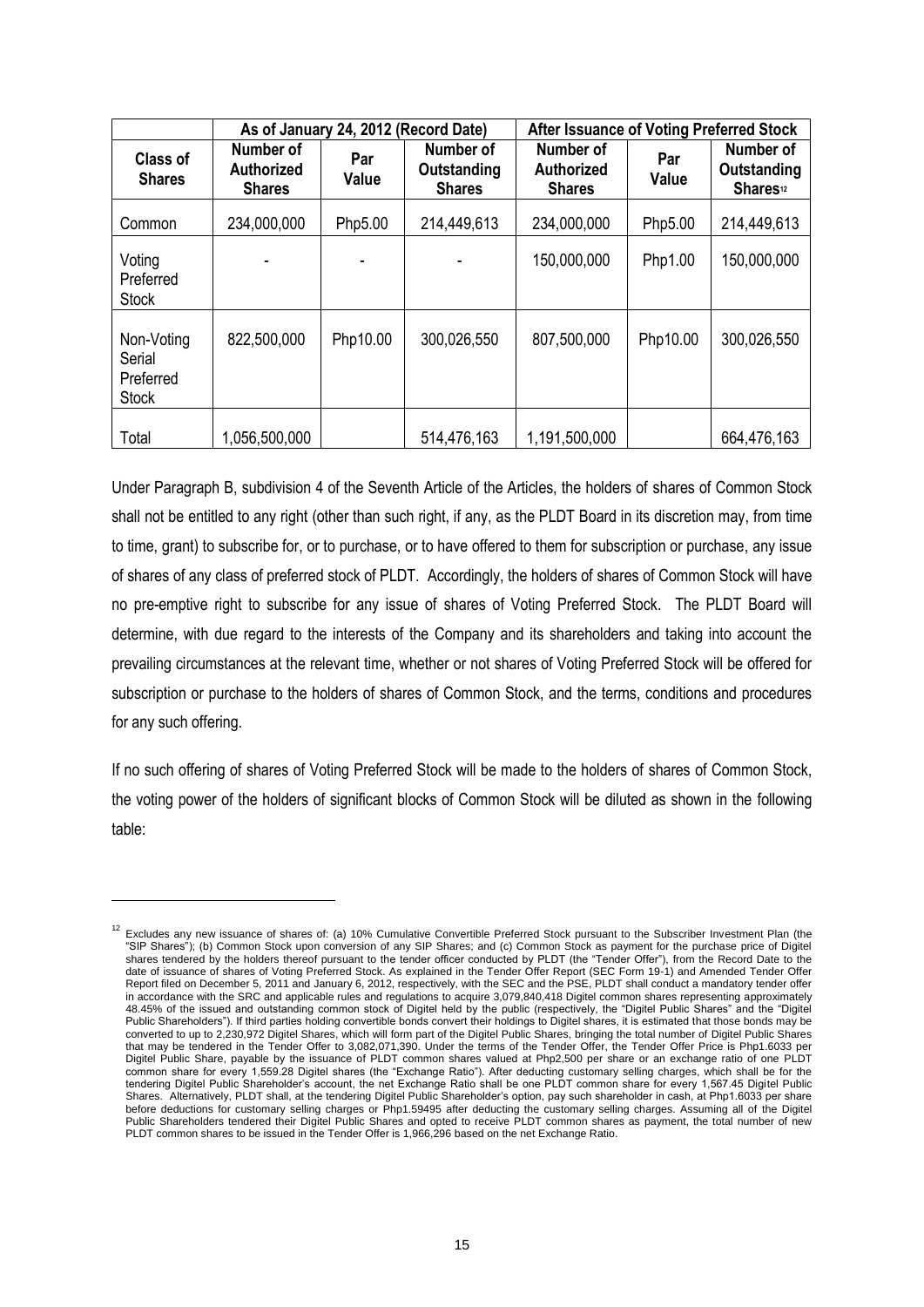| <b>Significant Shareholders</b>                                                                                                                      | <b>Number of Shares</b>  | % to Outstanding<br><b>Voting Shares as</b><br>of January 24, 2012<br>(Record Date) <sup>13</sup> | % to Outstanding<br><b>Voting Shares</b><br>After Issuance of<br><b>Voting Preferred</b><br>Stock <sup>14</sup> |
|------------------------------------------------------------------------------------------------------------------------------------------------------|--------------------------|---------------------------------------------------------------------------------------------------|-----------------------------------------------------------------------------------------------------------------|
| <b>Philippine Telecommunications</b><br><b>Investment Corporation</b><br>12 <sup>th</sup> Floor, Ramon Cojuangco Bldg.<br>Makati Avenue, Makati City | 26,034,26315             | 12.14                                                                                             | 7.14                                                                                                            |
| Metro Pacific Resources, Inc.<br>c/o Corporate Secretary<br>18th Floor, Liberty Center<br>104 H. V. dela Costa St.<br>Salcedo Village, Makati City   | 21,556,67615             | 10.05                                                                                             | 5.92                                                                                                            |
| <b>NTT Communications Corporation</b><br>1-1-6 Uchisaiwai-cho<br>1-Chome, Chiyoda-ku<br>Tokyo 100-8019, Japan                                        | 12,633,48716             | 5.89                                                                                              | 3.47                                                                                                            |
| NTT DoCoMo, Inc.<br>41 <sup>st</sup> Floor, Sanno Park Tower<br>2-11-1 Nagata-cho, Chiyoda-ku<br>Tokyo 100-6150, Japan                               | 22,796,90217             | 10.63                                                                                             | 6.26                                                                                                            |
| <b>JG Summit Group</b><br>42/F Robinsons Equitable Tower<br>ADB Avenue corner Poveda Road<br>Ortigas Center, Pasig City                              | 17,305,625 <sup>18</sup> | 8.07                                                                                              | 4.75                                                                                                            |

#### **Exercise of Dissenter's Appraisal Right**

Pursuant to the Corporation Code, any stockholder who shall have voted against the Amendments (Item 3 of the Notice and Agenda of the Special Meeting) may exercise his appraisal right by making a written demand on the Company, within 30 days after the date on which the vote was taken, for payment of the fair value of his shares; provided, that failure to make the demand within such period shall be deemed a waiver of his appraisal right.

<sup>13</sup> The total outstanding voting shares as of the Record Date is 214,449,613**.**

<sup>&</sup>lt;sup>14</sup> The total outstanding voting shares assuming that 150,000,000 shares of Voting Preferred Stock have been issued is 364,449,613 (excluding any issuance of shares of Common Stock: (a) upon conversion of any SIP shares and (b) in the Tender Offer, from the Record Date to the date of issuance of shares of Voting Preferred Stock).

<sup>&</sup>lt;sup>15</sup> Please refer to footnote 2.

<sup>&</sup>lt;sup>16</sup> Please refer to footnote 5.

<sup>&</sup>lt;sup>17</sup> Please refer to footnotes 5 and 7.

<sup>18</sup> Please refer to footnote 8.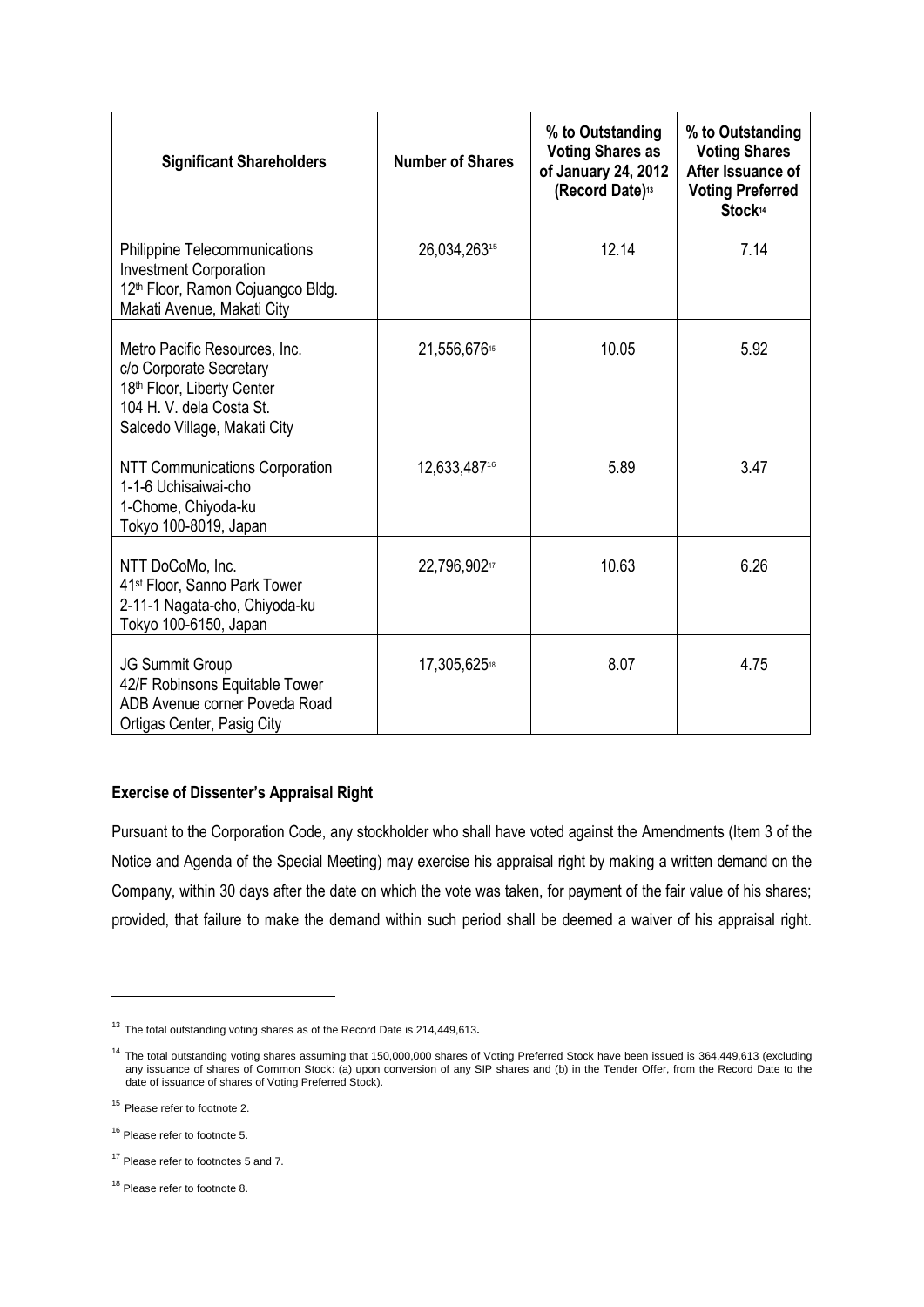Within 10 days after demanding payment of his shares, the dissenting stockholder shall submit the stock certificate/s representing his shares to the Company, for notation thereon that such shares are dissenting shares.

The price of the shares of the dissenting stockholder shall be the fair value thereof as of the day immediately prior to the date on which the vote was taken, excluding any appreciation or depreciation in anticipation of the proposed corporate action. If within 60 days from the date the proposal set out in Item 3 of the Notice and Agenda of the Special Meeting was approved by the stockholders, the dissenting stockholder and the Company cannot agree on the fair value of the shares, it shall be determined and appraised by three disinterested persons, one of whom shall be named by the dissenting stockholder, another by the Company and the third by the two thus chosen. The findings of a majority of the appraisers shall be final, and the award shall be paid by the Company within 30 days after such award is made. The cost and expenses of appraisal shall be borne by the Company, unless the fair value ascertained by the appraisers is approximately the same as the price which the Company has offered to pay the dissenting stockholder, in which case they shall be borne by the latter.

No payment shall be made to any dissenting stockholder unless the Company has unrestricted retained earnings in its books to cover such payment. Upon such payment, the stockholder shall forthwith transfer his shares to the Company.

#### **FINANCIAL AND OTHER INFORMATION**

In connection with the Annual Meeting of Stockholders of PLDT held on June 14, 2011, the Company distributed to its stockholders its Annual Report as at and for the year ending December 31, 2010 **(**the **"Annual Report"**) containing the information required under SRC Rule 20, Section 4, paragraph A. The said Annual Report is incorporated herein by reference.

In compliance with SRC Rule 20, Section 4, paragraph C and the instructions contained in SEC Form 20-IS, Part I, paragraph C, Item 10, the Company is distributing together with this Information Statement its Unaudited Consolidated Financial Statements and Management's Discussion and Analysis of Financial Condition and Results of Operations for the nine months ended September 30, 2011 under SEC Form 17-Q (the **"Third Quarter Report"**), in compact disc form. **The Company will provide, without charge, upon written request of a stockholder, a printed copy of the Third Quarter Report. Such written request should be directed to the Corporate Secretary, 9th Floor PLDT MGO Building, Legaspi St. corner Dela Rosa St., Legaspi Village, Makati City.**

#### **Changes in and Disagreements with Independent Auditors on Accounting and Financial Disclosure**

We have no disagreements with our independent auditors, Sycip Gorres Velayo and Company, on any matter of accounting principles or practices, financial statement disclosure, or auditing scope or procedure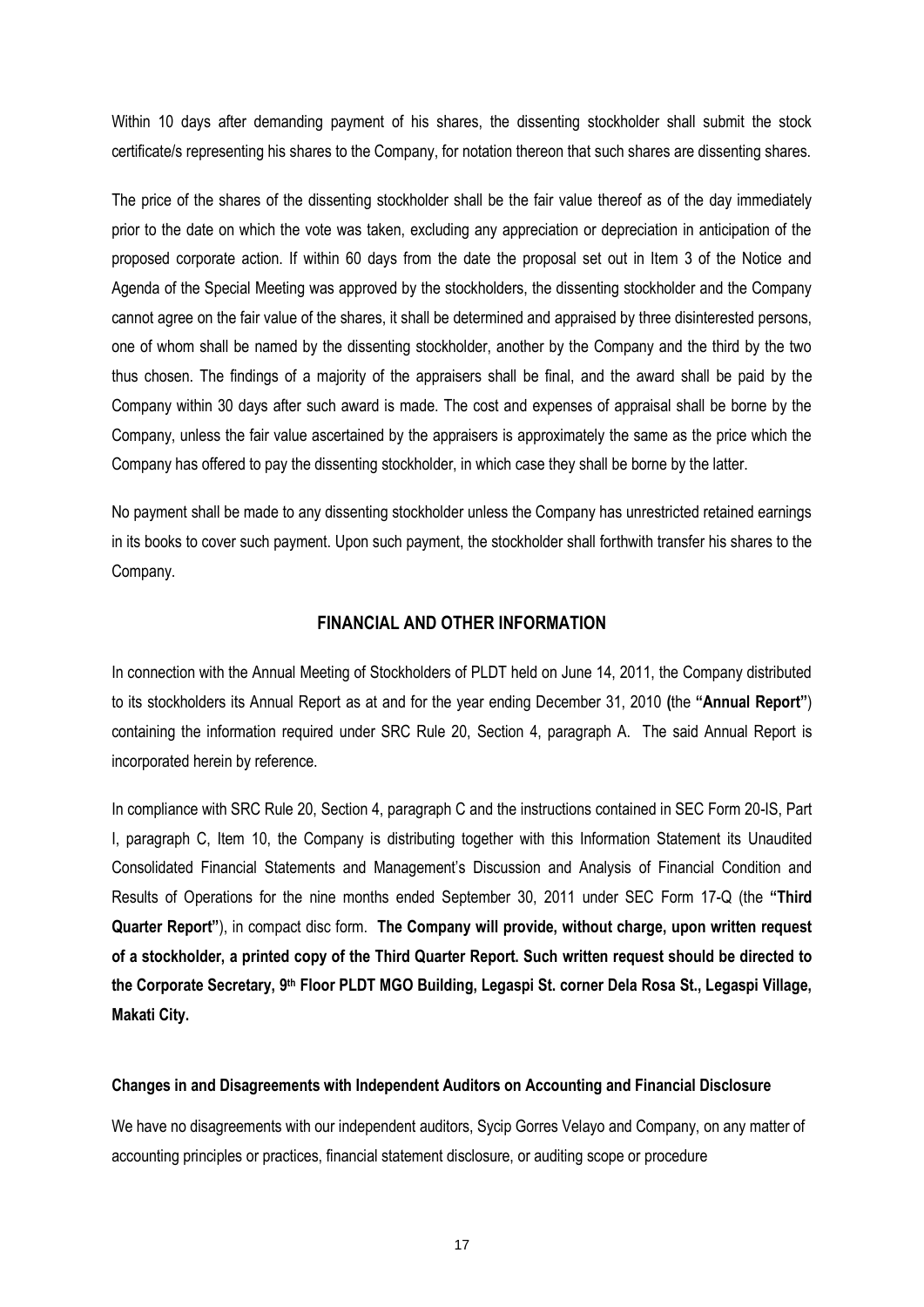## **OTHER MATTERS**

## **Voting Procedures**

## 1. Voting Rights

Owners of shares of common and preferred stocks as at the Record Date who are present or represented by proxy at the Special Meeting shall be entitled to vote on the proposal set forth in Item 3 of the Notice and Agenda of the Special Meeting which will be submitted for stockholders' approval.

## 2. Votes Required

| <b>Matter For Stockholders Approval</b>                                                                                                                                                                                                                                                                                                                                                                                                                                                                                                                                                                                 | <b>Class of Shares Entitled</b><br>to Vote | <b>Votes Required</b>                                                        |
|-------------------------------------------------------------------------------------------------------------------------------------------------------------------------------------------------------------------------------------------------------------------------------------------------------------------------------------------------------------------------------------------------------------------------------------------------------------------------------------------------------------------------------------------------------------------------------------------------------------------------|--------------------------------------------|------------------------------------------------------------------------------|
| Approval of the amendments to the Seventh<br>Article of the Articles of Incorporation of the<br>Company consisting of the sub-classification<br>of the authorized Preferred Capital Stock into:<br>One Hundred Fifty Million (150,000,000)<br>shares of Voting Preferred Stock of the par<br>value of One Peso (Php1.00) each and Eight<br>Hundred Seven Million Five Hundred<br>Thousand (807,500,000) shares of Non-Voting<br>Serial Preferred Stock of the par value of Ten<br>Pesos (Php10.00) each, and other conforming<br>amendments as set forth in Annex A attached<br>hereto and made an integral part hereof | <b>Common and Preferred</b>                | 2/3 of total outstanding<br>Common and Preferred<br>shares voting as a whole |

## 3. Manner of Voting

Voting will be by means of written voting instructions submitted by, and taking into account the number of shares which, the stockholders present or represented by proxy at the Special Meeting and entitled to vote thereat own directly or for which they hold proxies.

## 4. Method of Counting Votes

Counting of votes will be done by the Corporate Secretary or her authorized representative(s) with the assistance of the representative(s) of the Company's independent auditors, Sycip, Gorres, Velayo & Co., and respective stock transfer agents for shares of common stock and preferred stock, The Hongkong and Shanghai Banking Corporation Limited and Rizal Commercial Banking Corporation. All votes attaching to the shares of common and preferred stocks owned by stockholders whose proxies were received by the Company will be cast in accordance with the voting instructions given or authority granted under the proxies.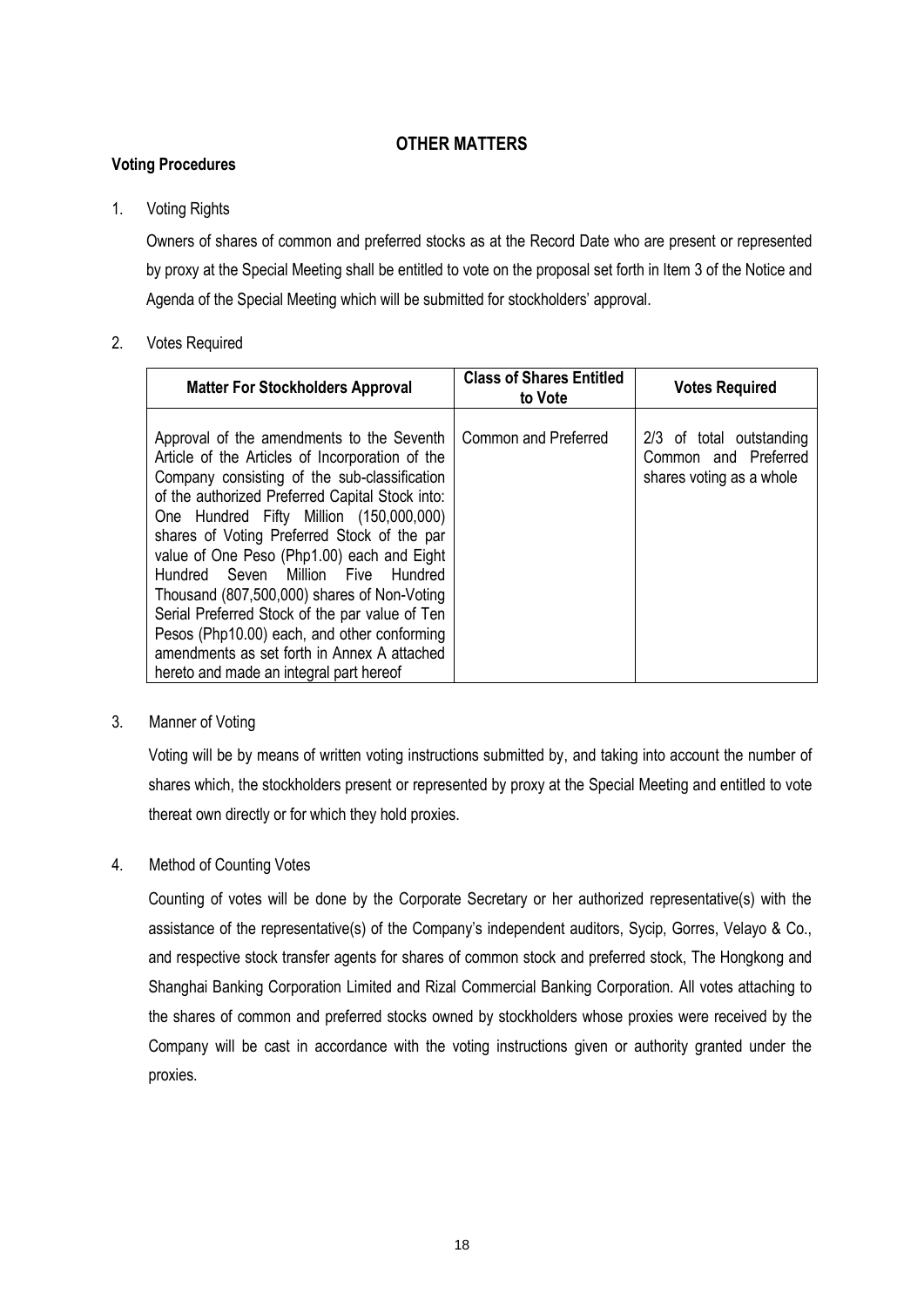#### **Independent Auditor's Attendance**

Representatives of the Company's independent auditors, Sycip Gorres Velayo and Co. are expected to be present at the Special Meeting and will have an opportunity to make a statement if they desire to do so and to respond to appropriate questions.

#### **Special Note Regarding Forward Looking Statements**

This Information Statement contains some statements which constitute "forward-looking statements". We have based these forward-looking statements on our current beliefs, expectations and intentions as to facts, actions and events that will or may occur in the future. Such statements generally are identified by forward-looking words such as "believe", "plan", "anticipate", "continue", "estimate", "expect", "may", "will" or other similar words.

A forward-looking statement may include a statement of the assumptions or bases underlying the forward-looking statement. We have chosen these assumptions or bases in good faith, and we believe they are reasonable in all material respects. However, we caution you that forward-looking statements assumed facts and bases which almost always vary from actual results, and the differences between the results implied by the forward-looking statements and assumed facts or bases and actual results can be, material depending on the circumstances. These forward–looking statements are subject to risks and uncertainties, some of which are beyond our control. In addition, any forward-looking statement made by us in this Information Statement or elsewhere speaks only as at the date on which we made it. New risks and uncertainties come up from time to time, and it is impossible for us to predict these events or how they may affect us. We have no duty to, and do not intend to, update or revise the forward-looking statements in this Information Statement after the date hereof. In light of these risks and uncertainties, any forward-looking statement made in this Information Statement or elsewhere might not occur.

## **SIGNATURE**

**After reasonable inquiry and to the best of my knowledge and belief, I certify that the information set forth in this Information Statement is true, complete and correct in all material respects.** 

**Signed in the City of Makati, Philippines on the 7 th day of February, 2012.**

**PHILIPPINE LONG DISTANCE TELEPHONE COMPANY**

**MA. LOURDES C. RAUSA-CHAN Corporate Secretary**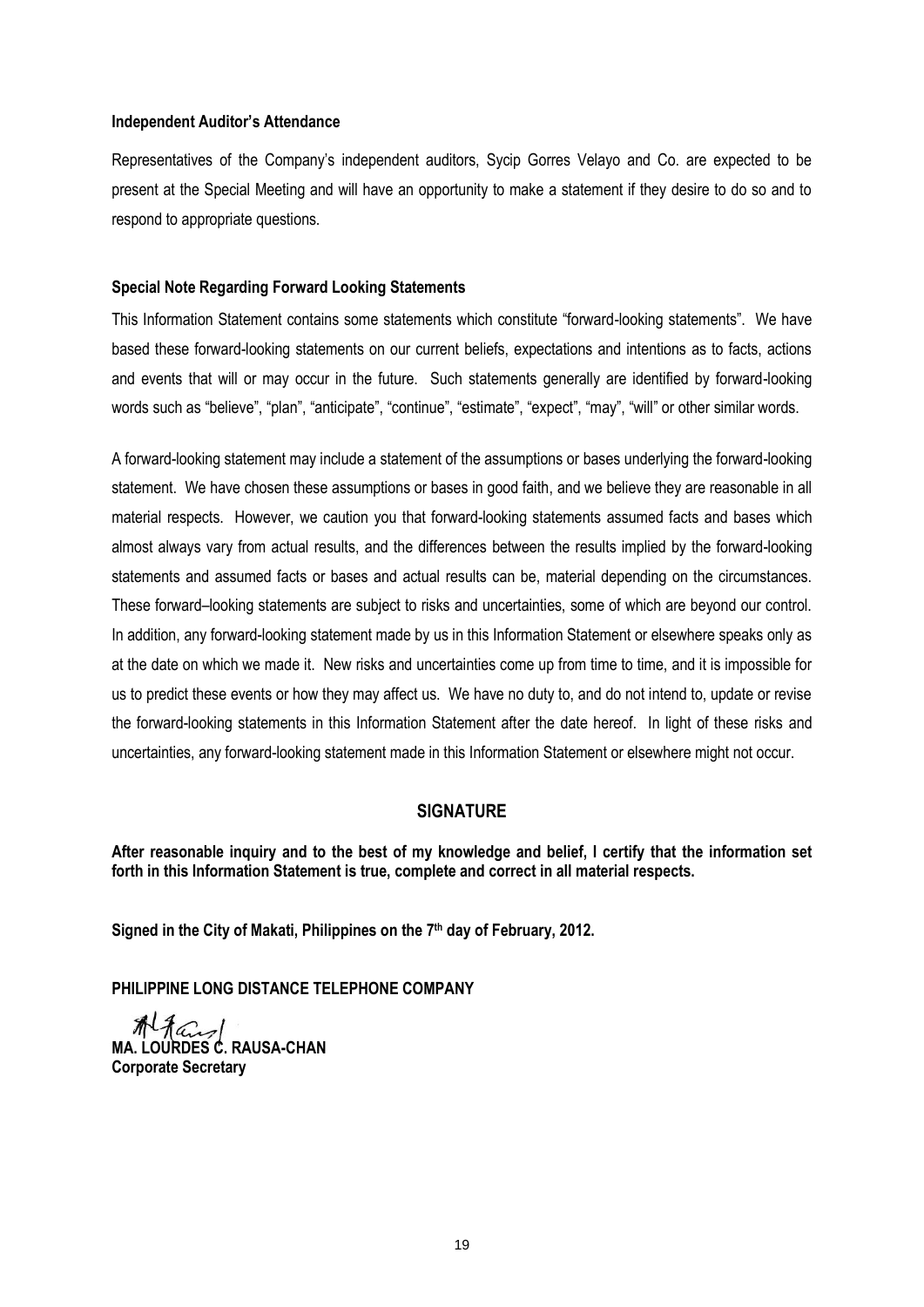Seventh. That the capital stock of said corporation is Nine Billion Three Hundred Ninety Five Million Pesos (P9,395,000,000) and said capital stock is divided into two classes consisting of **(A)** Preferred **Capital** Stock **sub-classified into: One Hundred Fifty Million (150,000,000) shares of Voting Preferred Stock of the par value of One Peso (P1.00) each and Eight Hundred Seven Million Five Hundred Thousand (807,500,000) shares of Non-Voting Serial Preferred Stock** of the par value of Ten Pesos (**P**10.**00)** each**,** and **(B)** Two Hundred Thirty Four Million (234,000,000) shares of Common Capital Stock of the par value of Five Pesos (**P**5**.00**) each.

## **The shares of Voting Preferred Stock may be issued, owned, or transferred only to or by:**

- **(a) a citizen of the Philippines or a domestic partnership or association wholly-owned by citizens of the Philippines;**
- **(b) a corporation organized under the laws of the Philippines of which at least sixty percent (60%) of the capital stock entitled to vote is owned and held by citizens of the Philippines and at least sixty percent (60%) of the Board of Directors of such corporation are citizens of the Philippines; and**
- **(c) a trustee of funds for pension or other employee retirement or separation benefits, where the trustee qualifies under paragraphs (a) and (b) above and at least sixty percent (60%) of the funds accrue to the benefit of citizens of the Philippines.**

(As amended on November 21, 1995, December 10, 1999 **and March 22, 2012**).

The Board of Directors shall have full power and authority to authorize (whether by adoption of amendments to the By-laws of said corporation or of resolutions, the promulgation of rules or regulations or otherwise) the taking by said corporation of all such action, and said corporation shall have full power and authority to take all such action, as the Board of Directors may deem necessary or appropriate to insure compliance by said corporation with any applicable provision of the Constitution of the Republic of the Philippines or any other applicable law, treaty, rule or regulation relating to the ownership of securities of said corporation by citizens of the Philippines, aliens or other persons or group of persons which action may include (but shall not be required to include or be limited to) (i) postponing for such period of time as shall be approved by the Board of Directors, or prohibiting, the recordation on the books of said corporation of any proposed transfer of any securities; (ii) purchasing outstanding securities of said corporation in the open market, in private transactions or otherwise at such price or prices as shall be approved by the Board of Directors; (iii) issuing and/or selling for such consideration as shall be approved by the Board of Directors (a) authorized but unissued securities of said corporation which have not been otherwise reserved or set aside for issuance or (b) authorized and previously issued securities of said corporation which have not been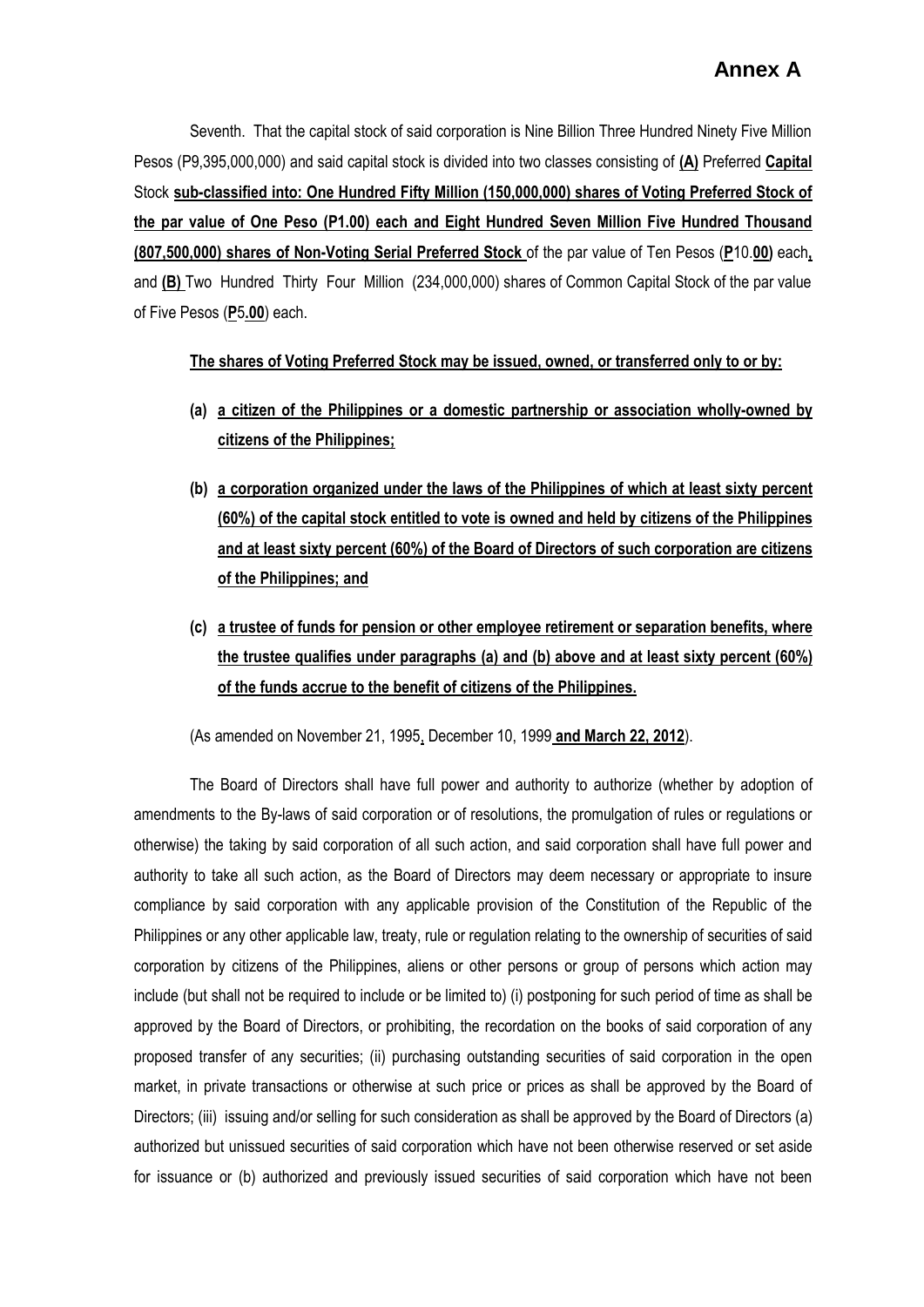reacquired by, and deposited in the treasury of said corporation; (iv) identifying and/or classifying by means of a legend or otherwise certificates representing any securities of said corporation as "domestic" or "foreign", or utilizing such other designation or legend as shall be approved by the Board of Directors; (v) maintaining separate transfer records for securities of said corporation held by citizens of the Philippines, aliens or such other persons or groups of persons as shall be approved by the Board of Directors; and (vi) requiring, as a condition to the recordation on the books of said corporation of any issuance or transfer of any of its securities, information satisfactory to the Board of Directors regarding the citizenship or residence of the person to whom it is proposed to issue or transfer its securities.

The following is a statement of the preferences, qualifications, limitations, restrictions and the relative or special rights in respect of each class of the capital stock of the corporation.

#### **A.** Preferred **Capital** Stock

1. Shares of **each sub-class of** Preferred **Capital** Stock may be issued from time to time in one or more series as the Board of Directors may determine, and authority is hereby expressly granted to the Board of Directors, subject to the provisions of this Article Seventh, to establish and designate series of **each sub-class of** Preferred **Capital** Stock and to fix the number of shares to be included in each such series and the relative rights, preferences and limitations of the shares of each such series. To the extent not set forth in this Articles Seventh, the terms of each such series shall be specified in the resolution or resolutions adopted by the Board of Directors pursuant to the authority hereinbefore granted providing for the issuance of such shares, which resolution or resolutions shall be recorded with Philippine Securities and Exchange Commission and thereupon be deemed a part of these Articles of Incorporation. Without limiting the generality of the foregoing, the authority of the Board of Directors shall include the determination, which respect to each series of Preferred **Capital** Stock, of the following:

(a) the number of shares to constitute such series and the distinctive designations thereof;

(b) the dividend rate, if any, on the shares of such series (which, if and to the extent the Board of Directors, in its sole discretion, shall deem appropriate under the circumstances, shall be fixed considering the rate of return on similar securities at the time of issuance of such shares), the terms and conditions upon which and the periods with respect to which dividends shall be payable, whether and upon what conditions such dividends shall be cumulative and, if cumulative, the date or dates from which dividends shall accumulate;

(c) whether or not the shares of such series shall be redeemable, the limitations with respect to such redemptions, the time or times when and the manner in which such shares shall be redeemable (including the manner of selecting shares of such series for redemption if less than all shares are to be redeemed) and the price or prices at which such shares shall be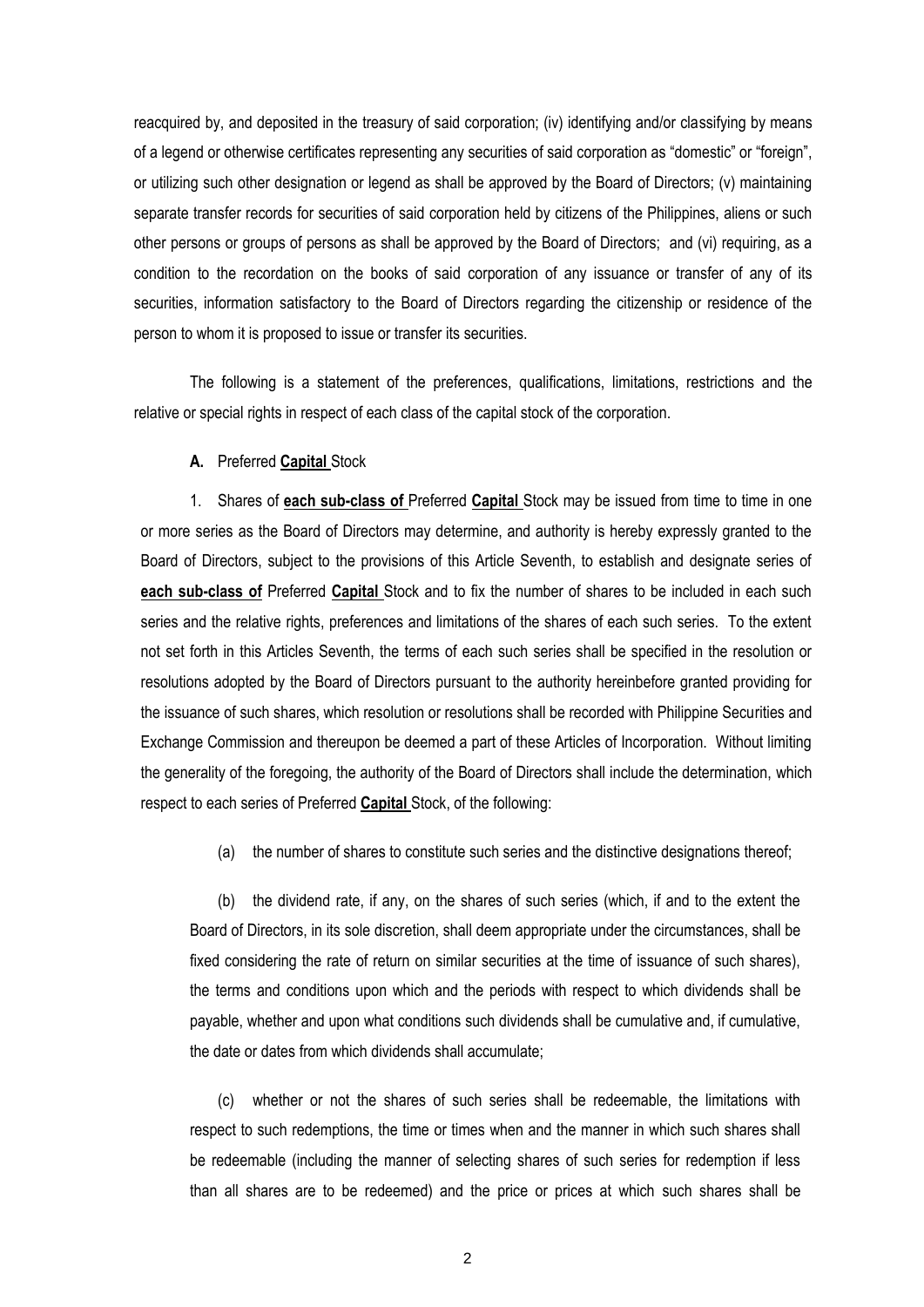redeemable, which may not be less than (i) the par value thereof plus (ii) accrued and unpaid dividends thereon, nor more than (i) 110% of the par value thereof plus (ii) accrued and unpaid dividends thereon;

(d) whether or not the shares of such series shall be subject to the operation of a purchase, retirement or sinking fund, and, if so, whether and upon what conditions such purchase, retirement or sinking fund shall be cumulative or non-cumulative, the extent to which and the manner in which such fund shall be applied to the purchase or redemption of the shares of such series for retirement or to other corporate purposes and the terms and provisions relative to the operation thereof;

(e) the rights to which the holders of shares of such series shall be entitled upon the voluntary or involuntary liquidation, dissolution, distribution of assets or winding up of the corporation, which rights may vary depending on whether such liquidation, dissolution, distribution or winding up is voluntary or involuntary, and if voluntary, may vary at different dates, provided, however, that the amount which the holders of shares of such series shall be entitled to receive in the event of any voluntary or involuntary liquidation, dissolution, distribution of assets or winding up of the corporation shall not be more than (i) 110% of the par value of such shares plus (ii) accrued and unpaid dividends thereon, nor less than (i) the par value thereof plus (ii) accrued and unpaid dividends thereon;

(f) whether or not the shares of such series shall be convertible into or exchangeable for shares of stock of any other class or classes, or any other series of the same class, and, if so convertible or exchangeable, the price or prices or the rate or rates of conversion and exchange and the method, if any, of adjusting the same, and any other terms or conditions of such conversion or exchange;

(g) the status of shares of such series redeemed, purchased or otherwise reacquired, or surrendered to the corporation on conversion or exchange; and

(h) any other rights, preferences or limitations of such series, as the Board of Directors may deem advisable and as shall not be inconsistent with the provisions of these Articles of Incorporation.

2. All shares of Preferred **Capital** Stock shall be of equal rank, preference and priority and shall be identical in all respects regardless of series, except as to **voting rights and other** terms which may be specified by the Board of Directors pursuant to the provisions of subdivision 1 of this Paragraph A.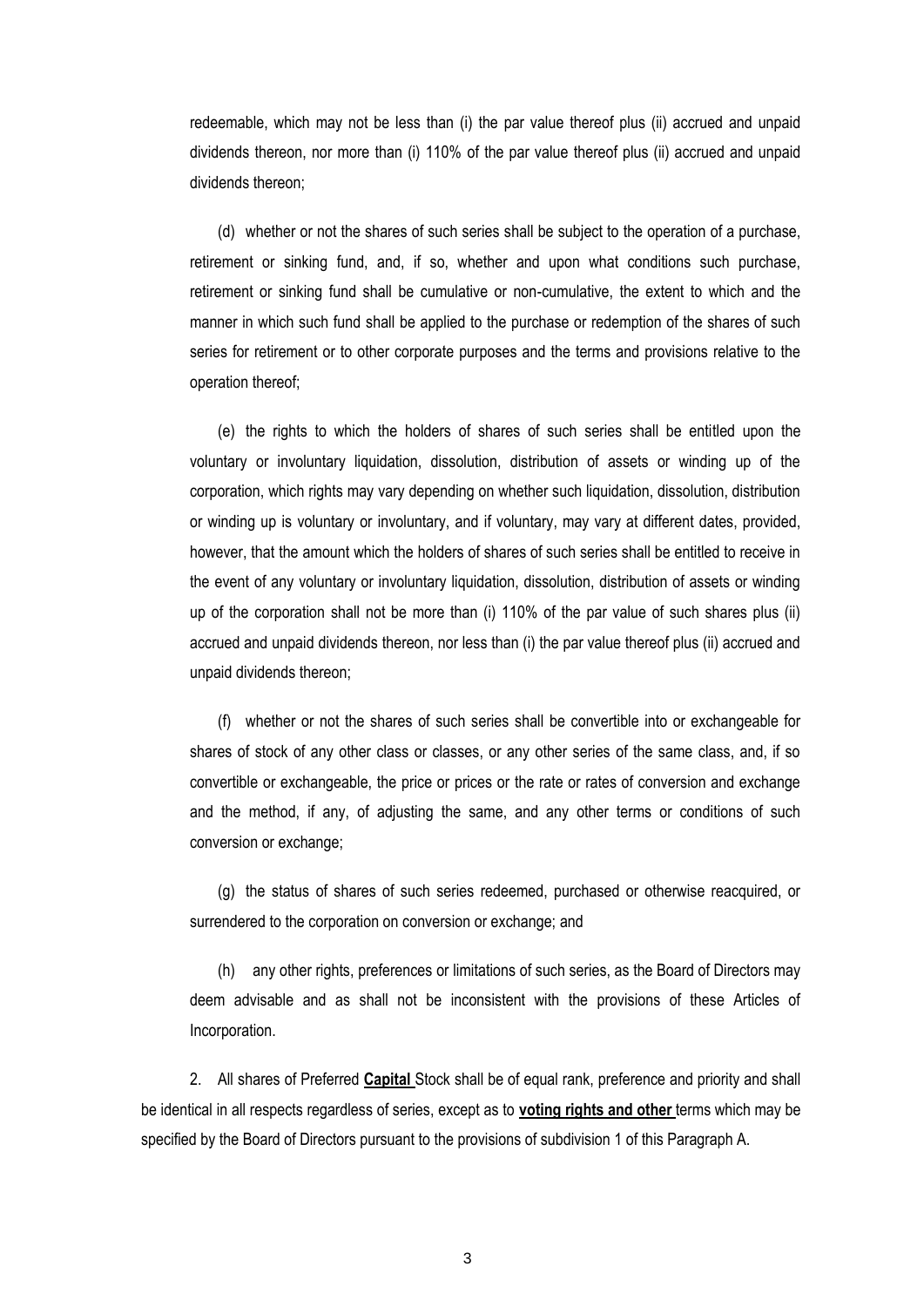3. The holders of **shares of** Preferred **Capital** Stock shall be entitled to receive, when, as and if declared by the Board of Directors out of funds legally available therefore, preferential cash dividends at the rate, under the terms and conditions, for the periods and on the dates fixed by the resolution or resolutions of the Board of Directors, pursuant to authority hereinbefore granted in this Paragraph A for each series, and no more, before any dividends on the Common Capital Stock (other than dividends payable in Common Capital Stock) shall be paid or set apart for payment with respect to the same dividend period.

All shares of Preferred **Capital** Stock of all series shall be of equal rank, preference and priority as to dividends irrespective of whether or not the rates of dividends to which the same shall be entitled shall be the same and, when the stated dividends are not paid in full, the shares of all series of Preferred **Capital** Stock shall share ratably in the payment of dividends including accumulations, if any, in accordance with the sums which would be payable on such shares if all dividends were declared and paid in full, provided, however, that any two or more series of Preferred **Capital** Stock may differ from each other as to the existence and extent of the right to cumulative dividends as aforesaid.

4. In the event of any voluntary or involuntary liquidation, dissolution, distribution of assets or winding up of the corporation, the holders of the shares of each series of Preferred **Capital** Stock then outstanding shall be entitled to receive out of the net assets of the corporation the amount per share fixed by the resolution or resolutions of the Board of Directors to be received by the holders of shares of each such series on such voluntary or involuntary liquidation, dissolution, distribution of assets or winding up, as the case may be, together with all dividends (whether or not earned) accrued or in arrears, for every share of their holdings of Preferred **Capital** Stock, before any distribution or payment shall be made to the holders of the Common Capital Stock, and shall be entitled to no other or further distribution.

All shares of Preferred **Capital** Stock of all series shall be of equal rank, preference and priority as to the net assets of the corporation or proceeds thereof to which the same shall be entitled upon voluntary or involuntary liquidation, dissolution, distribution of assets or winding up of the corporation. If, upon any liquidation, dissolution, distribution of assets or winding up, as the case may be, the net assets of the corporation or proceeds thereof distributable among the holders of the shares of Preferred **Capital** Stock of all series shall be insufficient to pay in full the preferential amount aforesaid, then such assets, or the proceeds thereof, shall be distributed among such holders ratably in accordance with the respective amount which would be payable if all amounts payable thereon were paid in full.

For the purposes of this subdivision 4 neither the consolidation nor merger of the corporation with or into any other corporation, nor any sale, lease, exchange or conveyance of all or any part of the property, assets or business of the corporation shall be deemed to be a liquidation, dissolution, distribution of assets or winding up of the corporation within the meaning of the provisions of this Article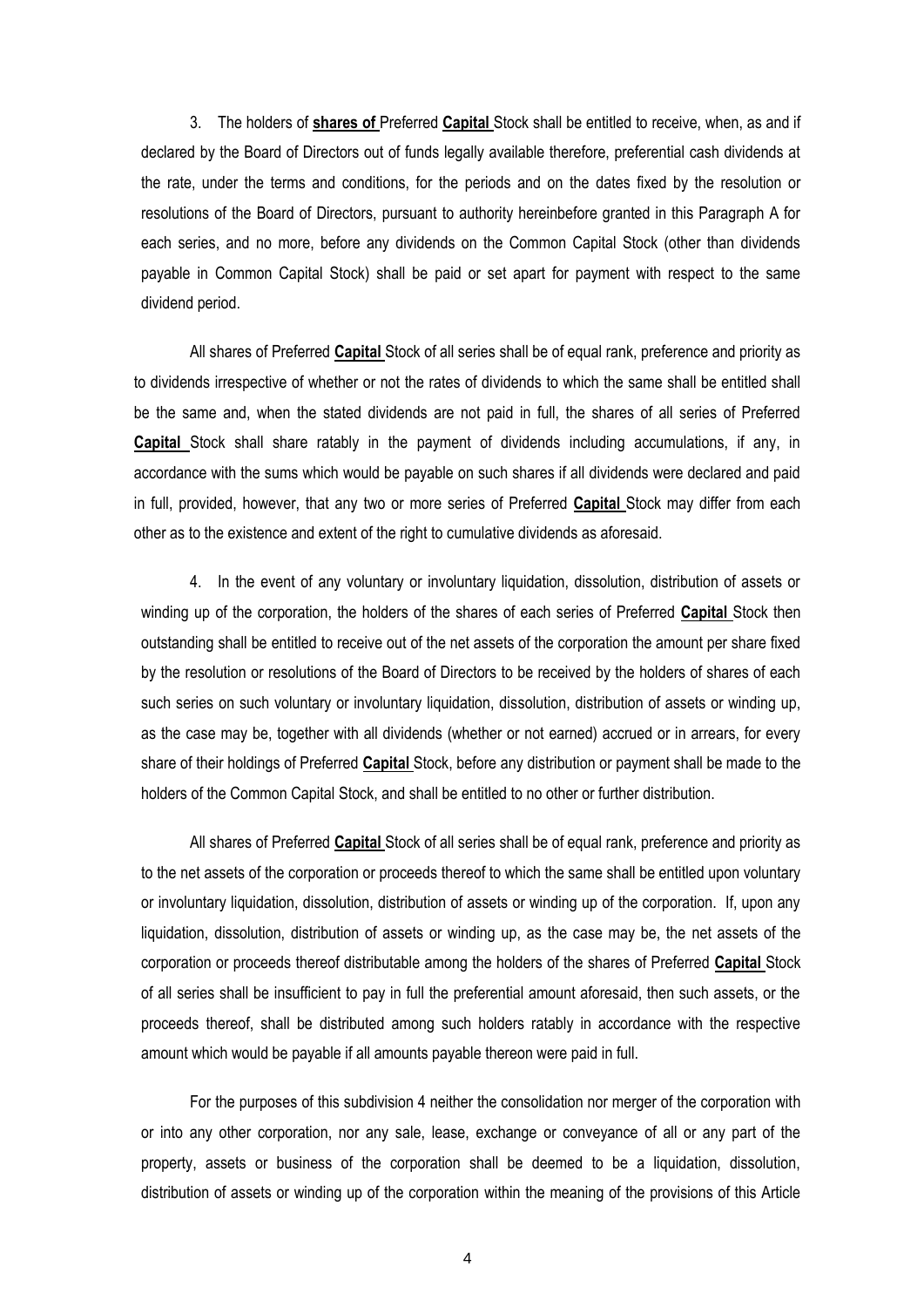Seventh, unless the Board of Directors of the corporation elects to treat such transaction as a liquidation, dissolution, distribution of assets or winding up of the corporation.

5. **The holders of shares of Voting Preferred Stock shall have voting rights at any meeting of the stockholders of the corporation for the election of directors and for all other purposes, with one vote in respect of each share of Voting Preferred Stock.** Except as otherwise provided by law or as otherwise specifically provided in this subdivision 5, the holders of **shares of Non-Voting** Serial Preferred Stock shall not be **entitled to vote at any meeting** of the stockholders for the election of directors or for any other purpose or otherwise to participate in any action taken by the corporation or its stockholders, or to receive notice of any meeting of stockholders.

The corporation shall not, by an amendment to the Articles of Incorporation, or by merger or consolidation or in any other manner, change the rights, designations, preferences or other special rights of any series of Preferred **Capital** Stock, or the qualifications, limitations and restrictions thereof, in any respect prejudicial to the holders of such series of Preferred **Capital** Stock without the affirmative vote of the holders of at least a majority of the outstanding shares of such series of Preferred **Capital** Stock; provided, however, that without such vote the corporation may (i) increase the authorized number of shares of Preferred **Capital** Stock or of any series thereof, or (ii) authorize classes of shares ranking on a parity with Preferred **Capital** Stock in right of payment of dividends or upon voluntary or involuntary liquidation, dissolution, distribution of assets or winding up of the corporation.

6. Shares of Preferred **Capital** Stock may be issued and sold by the corporation for such lawful consideration not less than the par value thereof as the Board of Directors shall determine. The ownership of shares of Preferred **Capital** Stock shall not entitle the owner thereof to any right (other than such right, if any, as the Board of Directors in its discretion may from time to time grant) to subscribe for or to purchase or to have offered to him for subscription or purchase any shares of any class of stock or other securities of the corporation.

#### (**As amended on March 22, 2012)**

**B.** Common Capital Stock

1. After the requirements with respect to preferential dividends on the Preferred **Capital** Stock shall have been met and after the corporation shall have complied with all the requirements, if any, with respect to the setting aside of sums as purchase, retirement or sinking funds, then and not otherwise the holders of shares of Common Capital Stock shall be entitled to receive such dividends as may be declared from time to time by the Board of Directors out of funds legally available therefor.